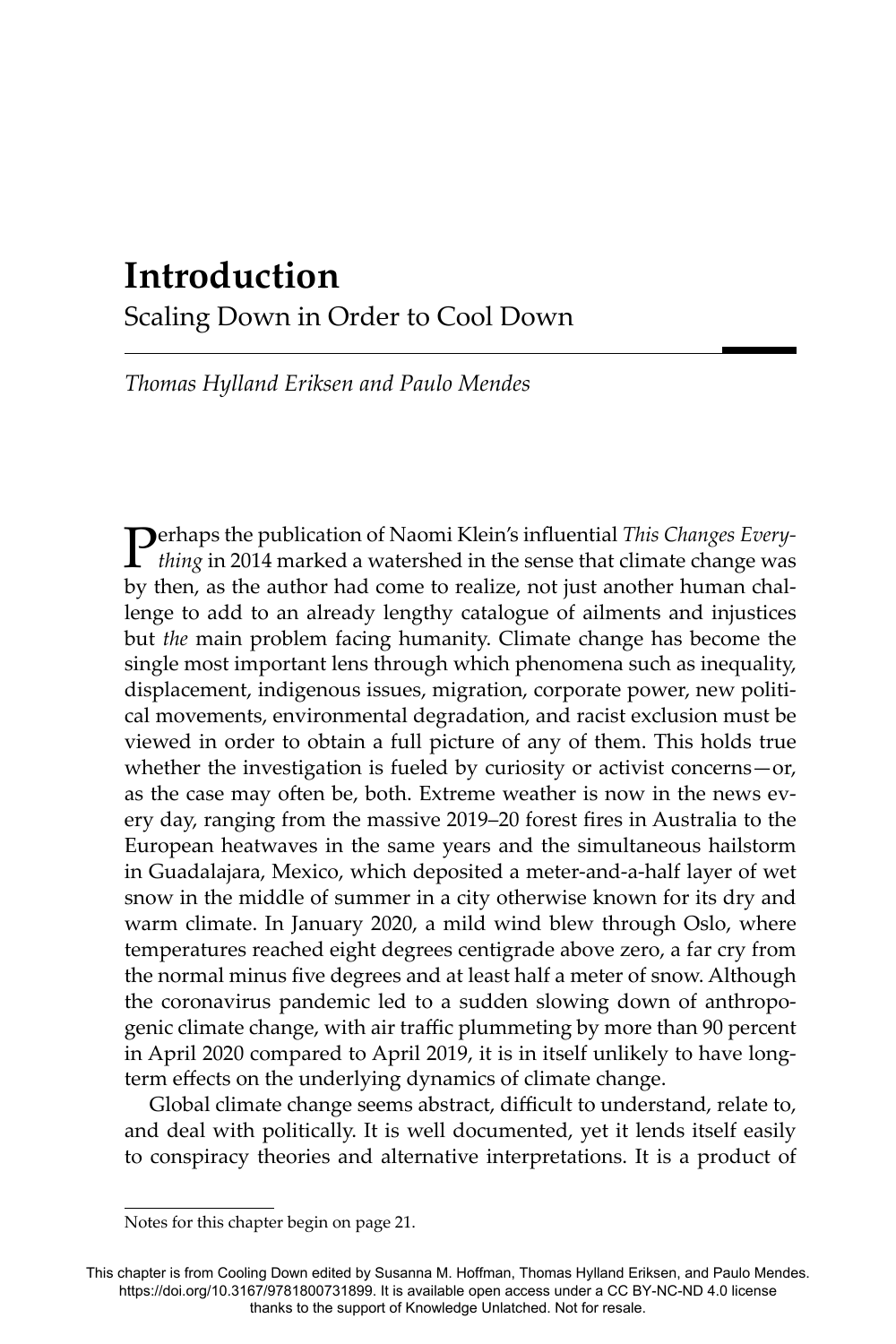modernity, which seriously questions a central tenet in the very modern project that has produced it, with growth and acceleration as key values. Notably, climate change leads to a profound questioning of the belief in a particular kind of progress based on the partnership between science and technology.<sup>1</sup> It also indicates the limitations of nationalism as a political project for the twenty-first century and reveals the starkness of global inequality *and* the need for humanity to act as one. The causes of climate change are also the causes of the unprecedented economic growth, comfortable middle-class living for a growing minority of humanity, and, in some places, the successful struggle against abject poverty. Accordingly, contemporary global civilization is caught in a double bind (Bateson et al. 1956) at two systemic levels: The individual benefitting from the modernity of fossil fuels and capitalist growth relies on a world economy that simultaneously provides them with comfortable lives *and* undermines the very conditions for those lives. The global economic system relies on accelerated growth (Eriksen 2016, 2018) of a kind that destroys its own foundations by using up nonrenewable resources and damaging the global ecology beyond repair.

It is difficult to imagine a more critical or prominent topic in the world today than climate change. Books on the topic range from popular science to the political, from the journalistic to the academic. Atlases and handbooks showing the scope of the issue have appeared. Research centers have been established, usually with an interdisciplinary element and often with a mixed basic and applied research mission. Major journals have been established, both specific to particular disciplines and those that are more wide-ranging. Important transnational institutions such as the United Nations have produced germane and overarching examinations, appraisals, and increasingly insistent policy recommendations. New terms, such as *the Anthropocene*—tailored to describe a new era for human life on Earth-have spread quickly (Steffen, Crutzen, and McNeill 2007), while the more recent concept *the Capitalocene* suggests that the overuse of resources, the relentless search for profitability, the translation of nature into quantifiable "resources," and the commitment to endless growth are not characteristics of humanity as such but of a particular phase in our history.

Attempts to describe and understand climate change generally fall into one or several of three categories: (1) descriptions of comprehensive worldwide happenings, such as sea level rise, temperature rise, desertification, and increasing storms; (2) warnings of dire consequences if measures are not taken; and (3) discussions of implications for development, industry, and socioeconomic policy. Virtually every scientific discipline at every major academic institution seems to have developed a section ded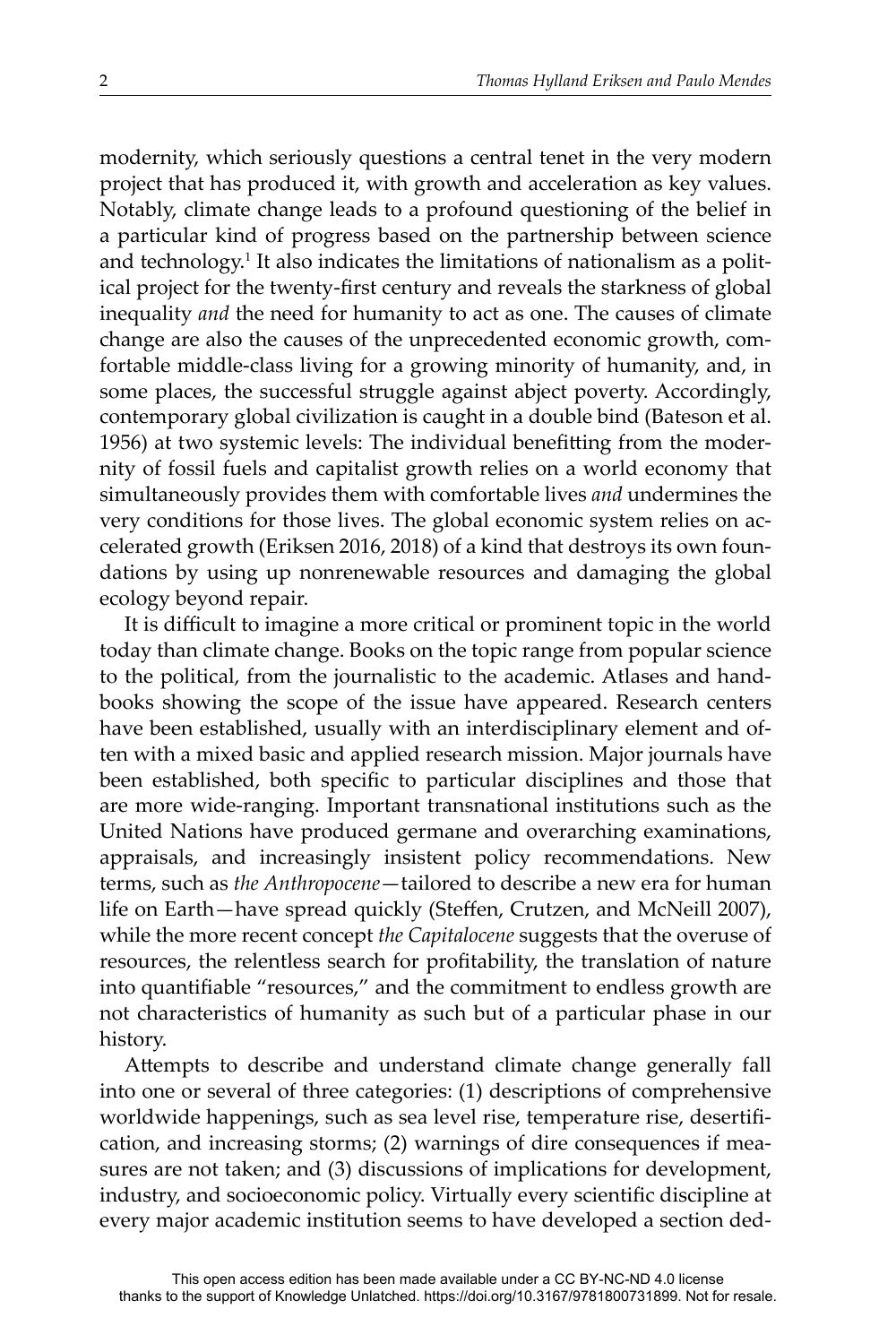icated to the topic, and many institutions and professional organizations (such as the American Anthropological Association) have established commission task forces aiming to produce disciplinary statements with details, charts, and analytical breakdowns on the subject.

Even if massive human impact on climate is a recent phenomenon, the awareness that climate has an impact on human life is not new. As Dove (2013) reminds us in his historical reader on the anthropology of climate change, one of the founders of medical science, Hippocrates (b. 460 bce), wrote a treatise called *Airs, Waters, Places* that argued for a connection between the climate, the environment, and the human condition. Much later, during the Enlightenment, the social theorist Montesquieu (1689–1755) saw a close relationship between climate and social institutions, temperament and social life. Dismissed by later social theorists as simplistic environmental determinism, similar ideas have nevertheless never quite disappeared. What is new in the current age is the recognition of humanity's impact on climate and the potentially catastrophic consequences for life on the planet in the future. In this area, anthropologists are making important contributions to knowledge.

## **Perspectives from Social Theory**

Attempts to describe and understand climate change mainly fall into one or several of three categories: (1) descriptions of comprehensive worldwide processes, such as sea level rise, temperature rise, desertification, and extreme weather events; (2) warnings of severe consequences if measures are not taken; and (3) discussions of implications for development, industry, and policy.

In other words, the contemporary world of climate change and the Anthropocene, and that of global transformation in general, has not evaded the attention of academics, and this is also the case in the social sciences. In general social theory, Zygmunt Bauman (2000) and Ulrich Beck (2009) wrote important works about risk and unpredictability around the turn of the millennium, while Hartmut Rosa has devoted his research to social acceleration, with clear implications for climate (2016). The term Anthropocene was initially proposed by the atmospheric chemist Paul Crutzen (with Eugene Stoermer), who is also the coauthor of a much-cited article with his colleague Will Steffen and the historian John McNeill (Steffen, Crutzen, and McNeill 2007) on social aspects of climate change. Slightly earlier, the archaeologist Brian Fagan published several books about the significance of climate for human society (see Fagan 1999). Another archaeologist, Joseph Tainter, has produced important analyses of the causes of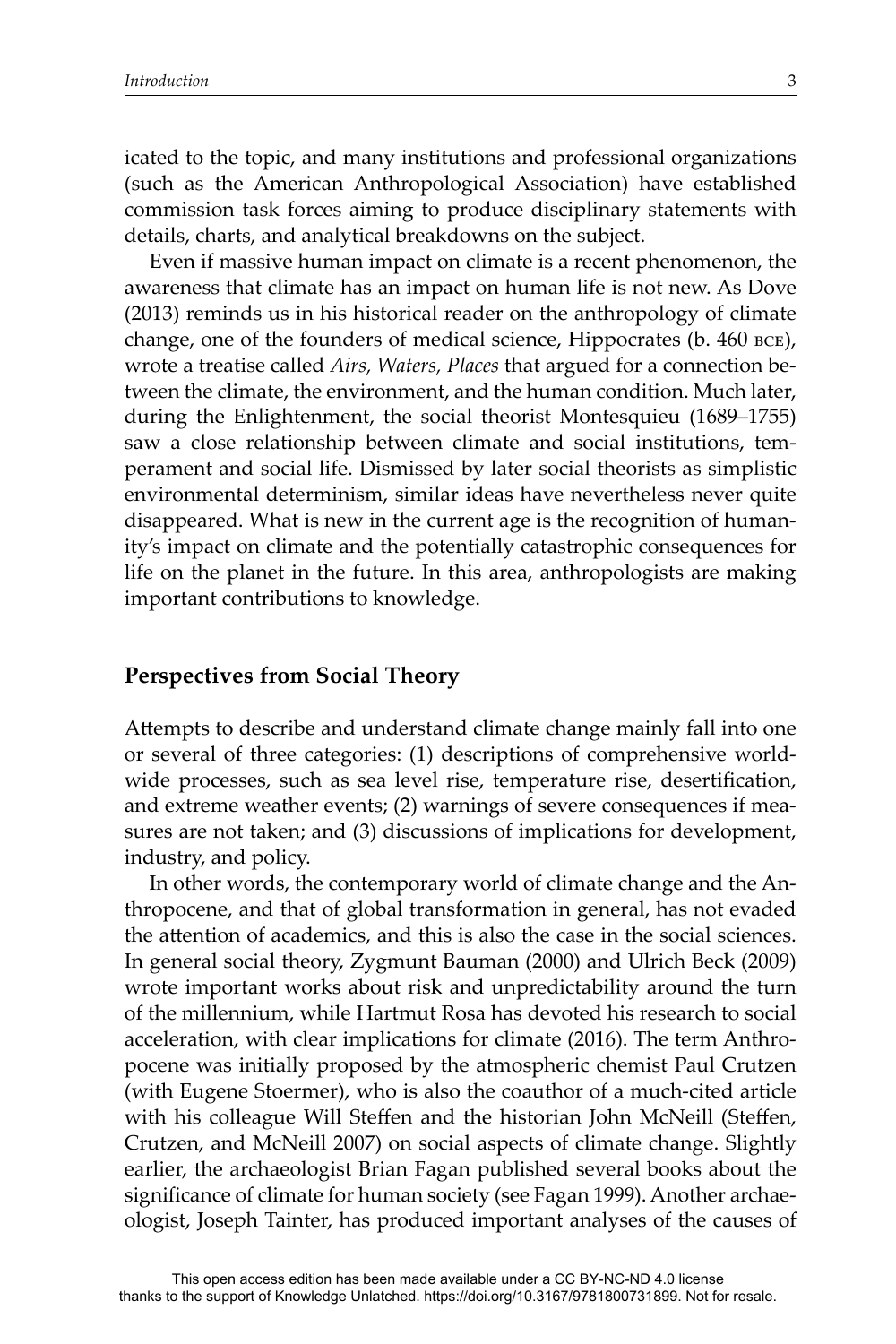civilizational collapse in the past (1988), a perspective subsequently popularized by Jared Diamond (2005). Tainter's work shows ways in which contemporary societies can learn from archaeological research when faced with mounting or simmering crises. In his comments on the present, which make comparisons with the collapse of the Roman and Maya empires, climate change nevertheless comes across as just one factor in accounting for the decline of complex societies. The decisive cause, as Tainter sees it, will consist in decreased marginal returns on investments in energy (EROI), owing to population growth and subsequent intensification of food production with decreasing returns, coupled with growth in bureaucratic, logistic, and transport costs. Presently, resource shortages, a direct result of anthropoid dominance of the planet, may be a more acute problem than climate change in his view.

Since the late eighteenth century, we have been able to exploit unprecedented amounts of energy, at first in the shape of abundant and easily accessible coal deposits, and subsequently through the extraction of oil and gas for the sake of economic growth and the improvement of the human condition (Mitchell 2011). The fossil fuel revolution enabled humanity to support a fast-growing global population—it has increased sevenfold since the beginning of the fossil fuel revolution. Yet the cost of taking out fossil fuels grows as the low-hanging fruit is being used up. At the same time, production relying on fossil fuels has an inevitable element of destruction (Hornborg 2019), in a dual sense, since we are simultaneously eating up capital that it has taken the planet millions of years to produce and undermining the conditions for our own civilization by altering the climate and ruining the environment on which we rely.

Interdisciplinary collaboration is necessary in order to understand the full implications of climate change. While climate scientists adopt a birdseye perspective on the planet and archeologists move their gaze back in time, anthropologists enter deeply into local realities in order to understand perceptions of and responses to climate change. The last couple of decades have produced a fast growing corpus of anthropological knowledge about climate change, much of which performs a double task in that it improves our understanding of society and may also be relevant for policy and action.

### **The Unique Contribution of Anthropology**

Through its insistence on the primacy of local realities, anthropology builds its theoretical insights in dialogue with the social and cultural worlds studied and engaged with by researchers, who have spent years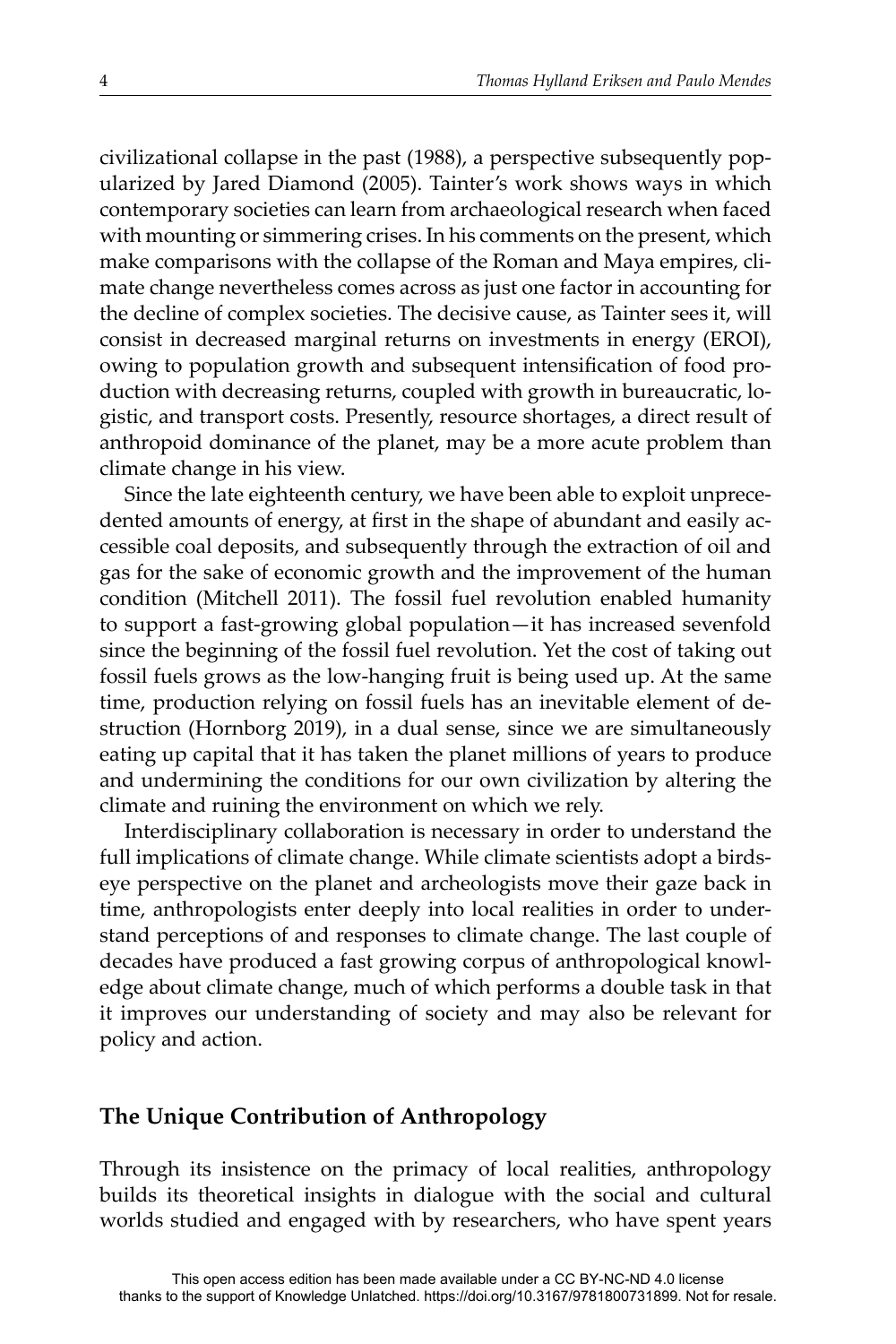qualifying as specialist connoisseurs of the local knowledge and practices of the communities with which they work. In this, anthropology differs from other academic disciplines by developing theoretical insights, not exclusively through internal academic debates but by way of active engagement with local experiences and worldviews. The ethnographic method is not particularly expensive, but it is immensely time-consuming since the researcher has to get to know their collaborators personally rather than merely doing interviews (Shore and Trnka 2013). As a result, anthropologists tend to learn a lot about a few rather than a little about many, and herein lie both the strengths and the weaknesses of the ethnographic method. The strengths, when faced with systems of staggering scale such as the global climate system, have been demonstrated in a number of recent books, some taking on anthropogenic climate change explicitly (e.g., Crate and Nuttall [2009] 2016), others emphasizing the lessons that can be learned from indigenous people and their engagement with the environment (e.g., Hendry 2014). A collection of essays by Claude Lévi-Strauss (1983) is entitled *Le regard éloigné*, but what characterizes most anthropological work in the field is rather the view from below and from the inside. This gaze and methodology inevitably produces diversity rather than uniformity, displaying locally tailored solutions to the problems facing actual human beings rather than standardized options of the one-size-fits-all kind.

The plurality of perspectives presented through anthropological research effectively falsifies the TINA (There Is No Alternative) doctrine popularized by Margaret Thatcher in the 1980s by showing that, in fact, TAMA (There Are Many Alternatives). Yet it could be argued that the tendency toward myopia and provincialism haunts anthropological research for precisely the same reasons that it shines in its ability to produce a dazzling range of distinctive local knowledges. Faced with large-scale phenomena such as global capitalism and human ecological footprints traceable on a global canvas, anthropologists need help to fill in the blanks, lift their gaze from their local community, and challenge their own prejudices and assumptions. This is why interdisciplinarity must be part and parcel of an anthropology of climate change.

In a short position paper written for non-anthropologists, Jessica Barnes and coauthors (Barnes et al. 2013) list three kinds of knowledge that anthropology can contribute to the field: (1) ethnographic insight, (2) historical perspective, and (3) holistic view. These will be elaborated below.

Anthropologists are well positioned to make a difference and, perhaps, help mitigate effects, or even to propose deeper systemic change to combat climate change. A considerable, and growing, number of edited volumes on climate change by anthropologists have appeared since the turn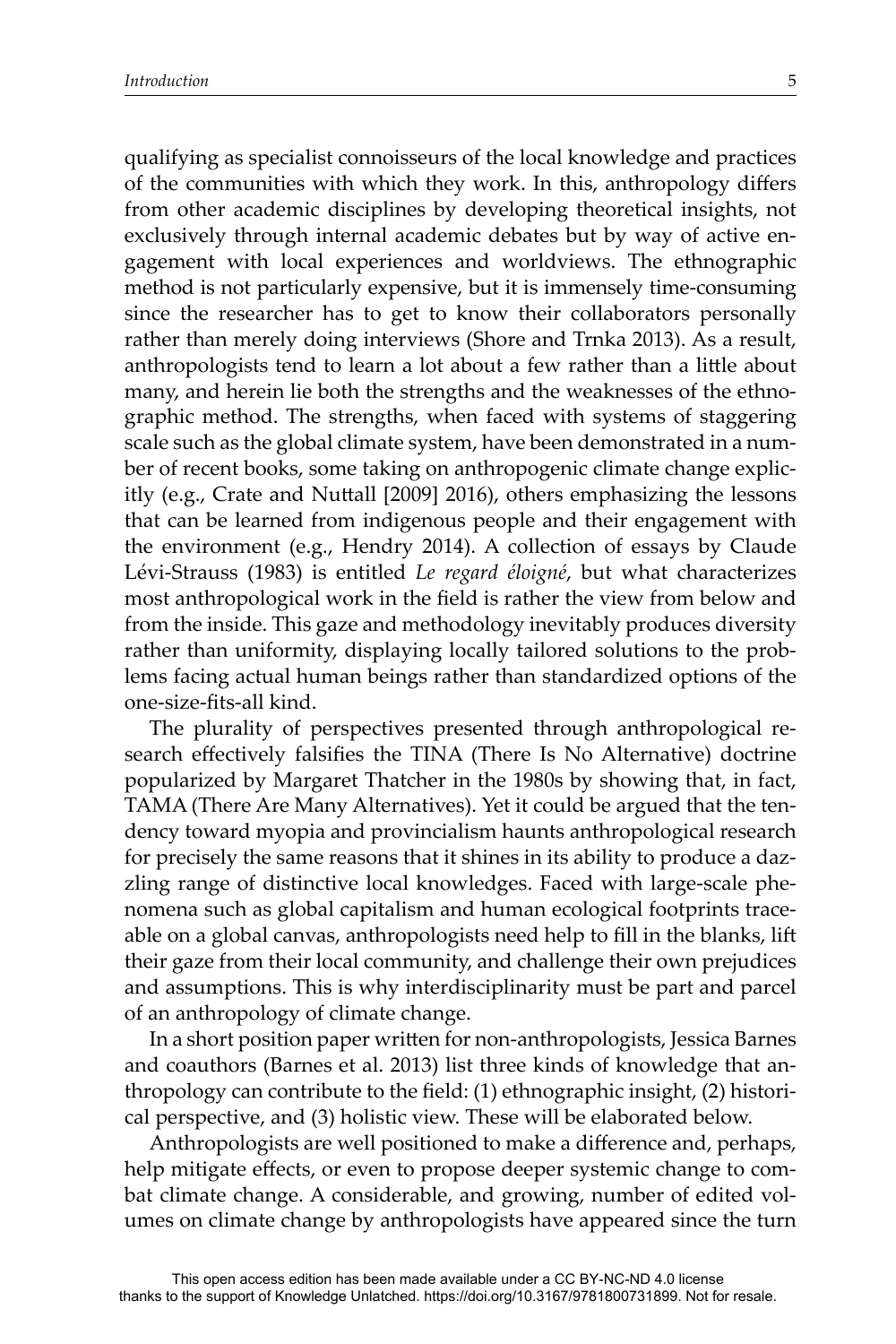of the millennium. Interest in the area has grown very rapidly, and to this development we now turn.

#### **The Growth of Climate Anthropology**

Although the study of climate change is recent in anthropology (as it is elsewhere), it has important precursors in the history of the discipline, especially in environmental anthropology and the anthropology of energy.

While mainstream British and French social anthropology in the midtwentieth century was mainly preoccupied by research on social organization, politics, and ritual, American cultural anthropology tended to emphasize the study of symbolic meaning. However, in the United States, there was also a tradition, going back to the nineteenth century, of studying material culture, technology, and ecological adaptation. After World War II, Julian Steward (1955) championed human ecology, while Leslie White ([1949] 2005) studied technology and energy use from a social evolutionist perspective. These approaches ceased to wield influence in the discipline by the early 1980s, and especially White was criticized for not paying enough attention to power and symbolic meaning. Yet the emphasis on energy and ecology remains relevant for the current anthropology of climate change.

A different approach to ecology is represented in Gregory Bateson's work, which remains highly influential (Bateson 1972). As early as 1970, he identified three root causes to what he already then spoke of as the ecological crisis. The first was technological progress, the second was population increase, and for the third he pointed to a set of entrenched Western cultural values and ideas that place humanity in an unhealthy relation to the environment (what he speaks of as a flawed epistemology based on Cartesian dualism and individualism). What Bateson criticized was the idea that humans should strive to control the environment, along with the strong focus on the individual, the belief in economic growth, the assumption that we live within an infinitely expanding frontier, and the conviction that technology will solve any problem facing us. What Bateson calls a healthy ecology requires ecological flexibility and slow change, "a single system of environment combined with high human civilization in which the flexibility of the civilization shall match that of the environment to create an ongoing complex system, open-ended for slow change of even basic (hard-programmed) characteristics" (Bateson 1972: 502).

Whereas Bateson identified a central contradiction of contemporary civilization early on, he did not address climate change explicitly. His exwife Margaret Mead may in fact have been the first anthropologist to do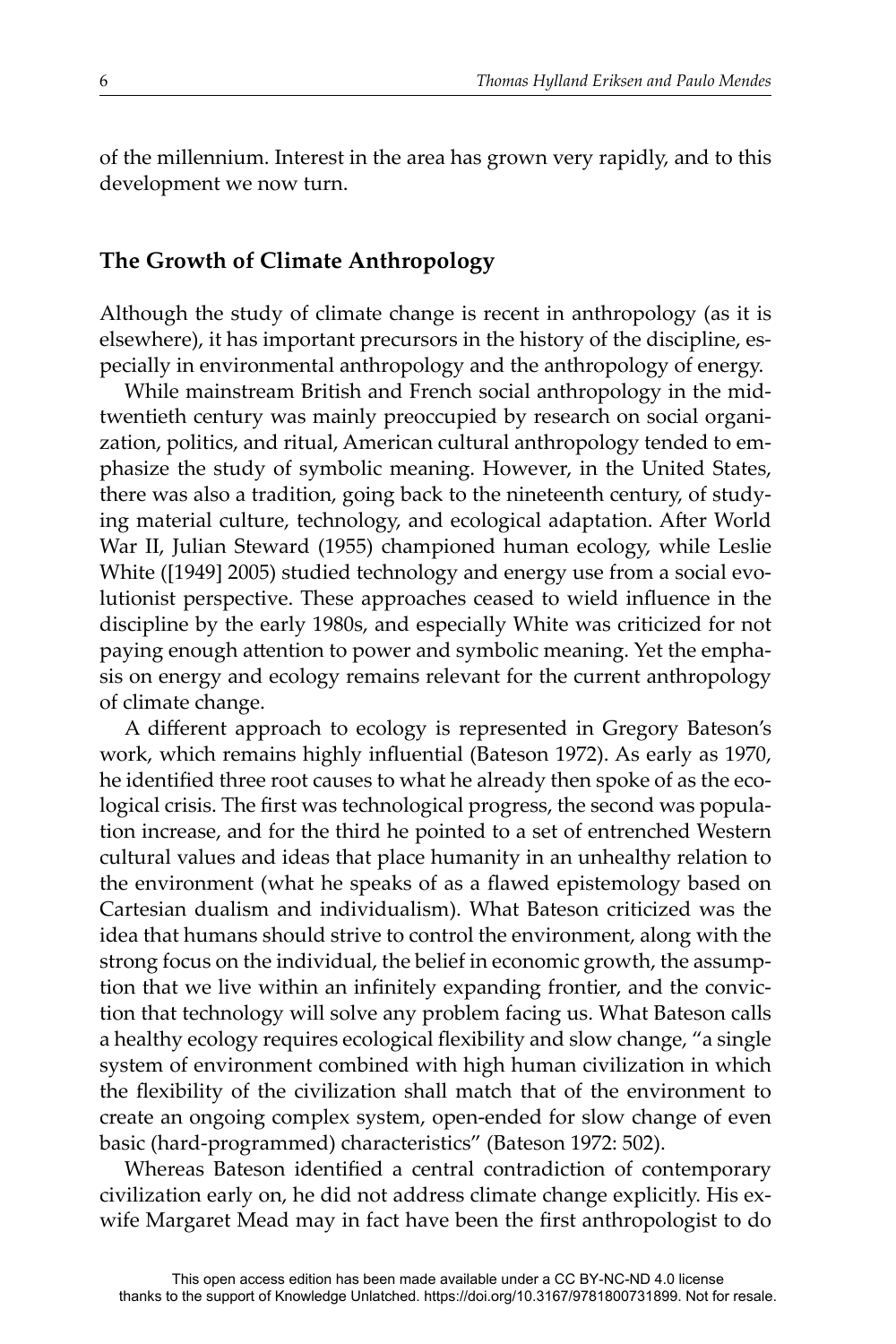so (Kellogg and Mead 1980), as she convened a conference about the atmosphere as early as 1975. Whereas climate change was not yet on the agenda—in fact, many scientists at the time believed that we were heading toward a new Ice Age rather than an overheated world—the conference took on smoke, smog, and other forms of atmospheric pollution as genuinely global challenges that needed to be dealt with politically.

By the 1990s, climate change (still spoken of as global warming) began to enter the political and research agenda more visibly. In anthropology, an early, important contribution was a four-volume work edited by Steve Rayner and Elizabeth Malone titled *Human Choice and Climate Change: An International Assessment* (1998), an interdisciplinary work with contributors from many countries. Another pioneering work was Ben Orlove's ethnoclimatological research in the Andes, which—among other things showed how farmers used the influence of El Niño events on the visibility of the Pleiades to predict rainfall and temperature (Orlove et al. 2000). In the 1990s, the concern with climate change was nevertheless still marginal and peripheral in anthropology.

A decade later, this was about to change.

Coming from the anthropology of health, Hans Baer and Merrill Singer published *Global Warming and the Political Ecology of Health* (Baer and Singer 2009). The book investigates a particular aspect of climate change, namely its impact on water, nutrition, and the spread of disease. Unlike many other anthropological studies of climate change, this book strongly emphasizes that climate change affects different communities unequally owing to an economic system that produces inequality.

In the same year, Susan Crate and Mark Nuttall edited the widely cited and read *Anthropology and Climate Change* (Crate and Nuttall [2009] 2016), which was a pioneering, indeed groundbreaking, volume when it was published, with chapter authors working in different parts of the world. The main perspective in this book is interpretive, and the text explores local responses to, and perceptions of, climate change in a wide range of societies. It should nevertheless be mentioned that the societies that are the main contributors to climate change—the rich OECD countries, as well as China—are sparsely represented. This shortcoming is addressed in the second edition of the book (Crate and Nuttall [2009] 2016), as well as in the later edited volume *Cultures of Energy* (Strauss, Rupp, and Love 2013), but perhaps most consistently in Kari Norgaard's *Living in Denial* (Norgaard 2011). Based on fieldwork in a rural Norwegian community where erratic winters interfere with winter tourism, *Living in Denial* asks how it can be that people who are aware of, and experience the effects of, climate change continue to lead unsustainable lives.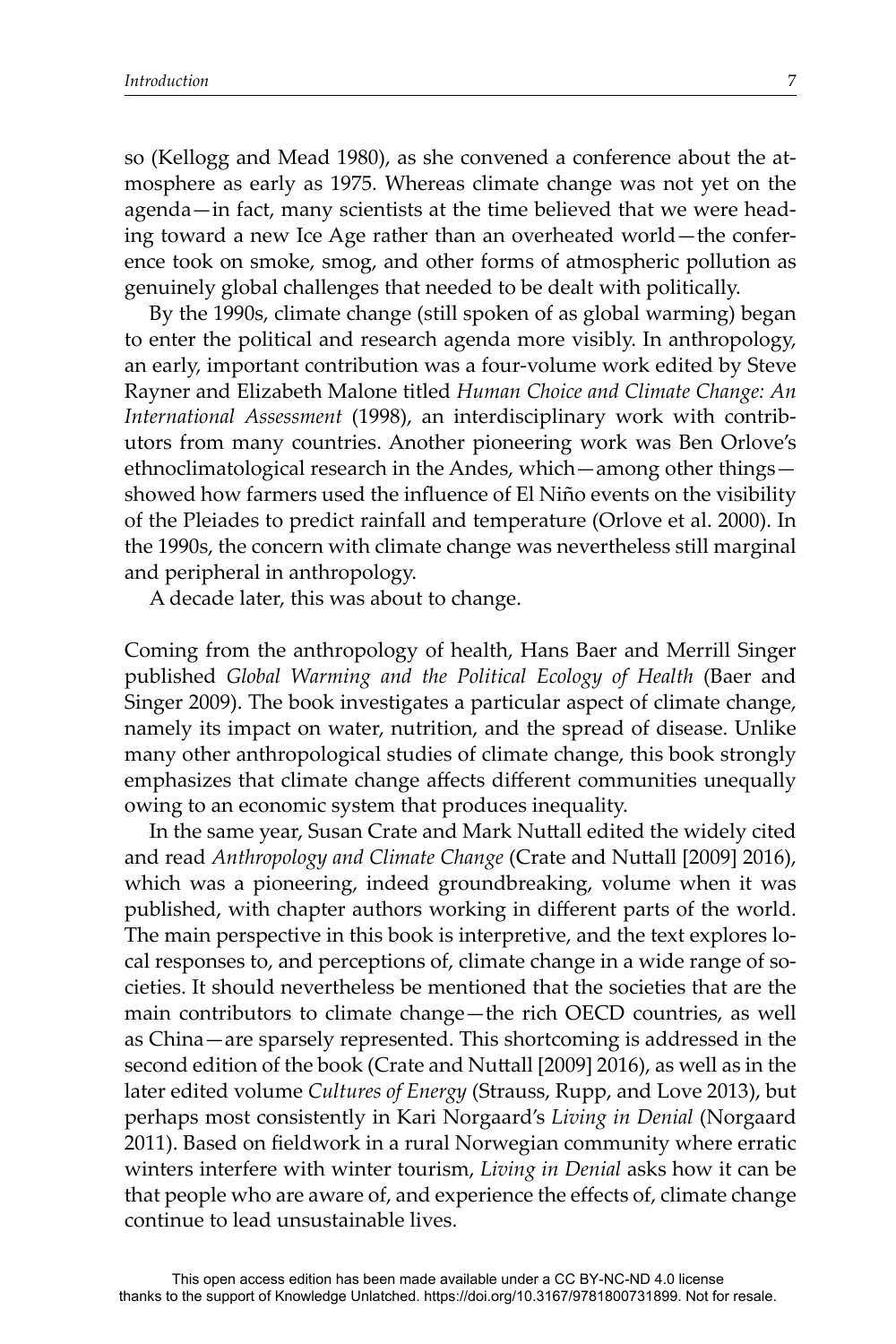A few years later, a very substantial anthropological literature dealing with different aspects of climate change had appeared, and professional interest in the field had skyrocketed. Whereas there was just a single panel at the Society for Applied Anthropology (SfAA) devoted to climate change in 2006, the number had increased to twenty a decade later. Crate and Nuttall sum up the growth and diversification of the field by stating that anthropologists today "are engaging [in] research that has a concern with resilience, vulnerability, adaptation, mitigation, anticipation, risk and uncertainty, consumption, gender, migration, and displacement. Anthropologists have developed significant work on the politics of climate change, inequality, health, carbon markets and carbon sequestration, and water and energy" (Crate and Nuttall [2009] 2016: 11).

### **Global Diversity**

The body of knowledge that anthropologists have so far accumulated ranges from critical studies of the discourses and practices of carbon offsets (Dalsgaard 2013) to comparative studies of retreating glaciers (see Ben Orlove's website, https://glacierhub.org), in addition to a fast-growing number of ethnographies describing how communities deal with the local effects of climate change, in projects that look, in Kirsten Hastrup's evocative terms, at the drying lands, the rising seas, and the melting ice (Hastrup and Hastrup 2015). A political economy approach informed by anthropological reflexivity is provided, inter alia, in works by Harold Wilhite (2016) and Alf Hornborg (2019). Local responses to climate change are explored in Stensrud and Eriksen (2019), the relationship between health, capitalism, and climate has been analyzed by Hans Baer and Merrill Singer (2009), and the historical antecedents of current concerns with environmental change and climate are covered in Michael Dove's historical reader (Dove 2013). Anthropologists have also contributed some very significant ethnographic monographs on climate issues, ranging from Jessica Barnes's research on water in the Nile Delta (Barnes 2014) to Linda Connor's work on mining in Australia (Connor 2016).

Not all environmental anthropology has a focus on climate. Important research on topics such as deforestation, mining, waste, and toxins may be only tangentially related to climate. However, it is fair to say that the broader field of environmental anthropology is being renewed and reformulated because of the intensified attention to climate, as witnessed, for example, in the edited volume *The Angry Earth: Disasters in Anthropological Perspective* (Oliver-Smith and Hoffman 2000, 2020), where, in the second, revised, and updated edition of the book, nearly all contributors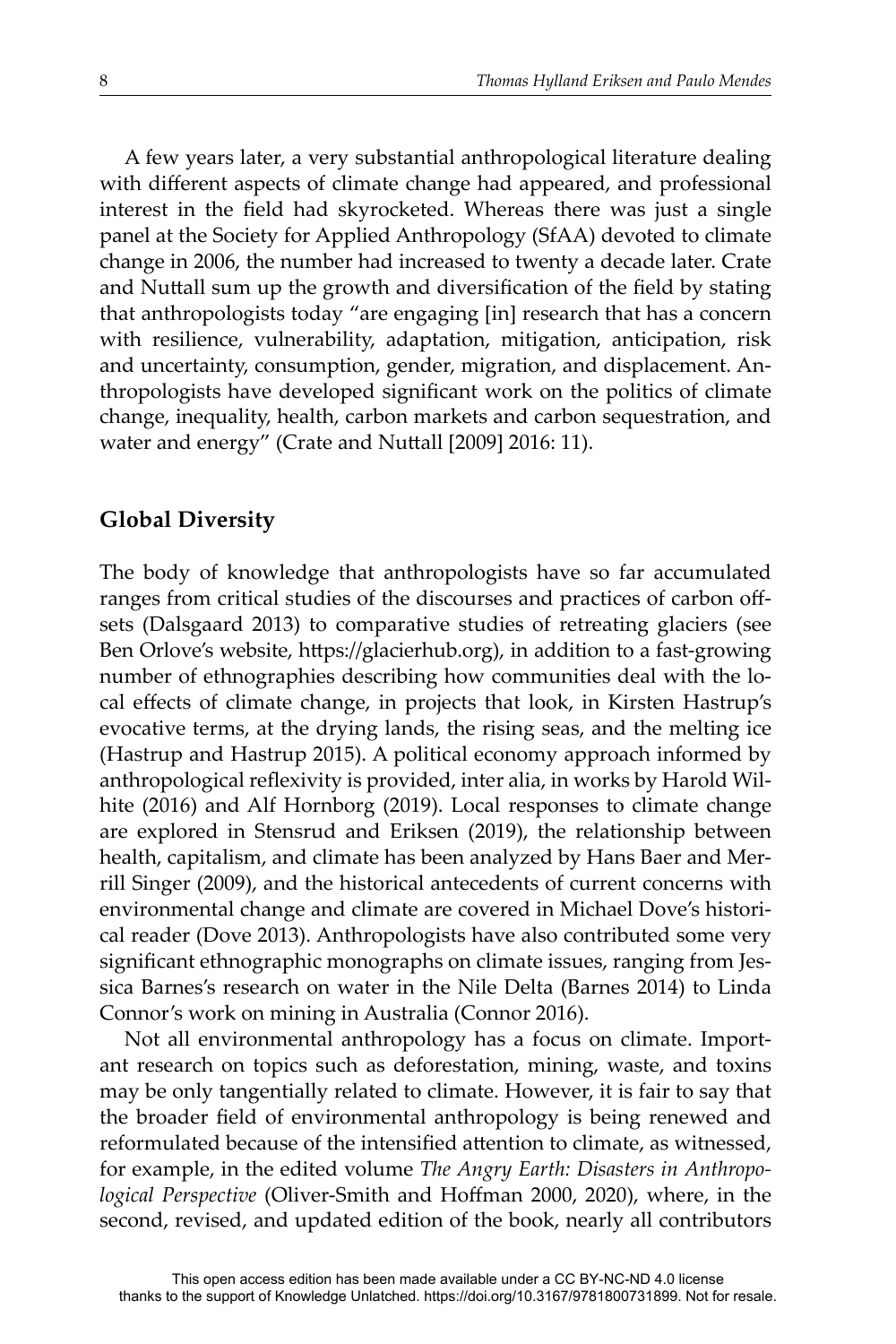mention the atmospheric changes that have begun to affect the sites of their prior studies. It also deserves mentioning that the most famous living anthropologist without an anthropology degree, Bruno Latour, shifted his attention years ago to the causes and politics of climate change (Latour 2017). It is everywhere, and it is now; it is comprehensive, it brims with methodological implications, it buzzes with theoretical possibilities, and indeed, the fact of anthropogenic climate change may be about to to redefine the very foundations of anthropological (and other) research, and it also raises the question of what it entails to be a human being within a new existential framework. Climate change, the immediate cause of the coining of the neologism Anthropocene, may retrospectively be seen as a major game changer in intellectual and political life in general, and also in anthropological research. It is no coincidence that the increased interest in multispecies fieldwork, and the rise to prominence of the Deleuzian term *assemblage* (which transcends the human/nonhuman and material/ symbolic barriers), have shaped the work of many anthropologists in the present century.

As opposed to attempts to create top-down solutions through international agreements, some of which have a perceptible element of magical thinking (Rayner 2016), the anthropological view from below and within provides a number of useful insights. First, an awareness of variation is essential to all anthropological research. The clunky distinction between developing and developed countries, and indeed the very category of the country, does not always fit the territory. The Seychelles is not "a place" in the same sense as China is "a place." There is no reason to assume that actions that have been proved successful in Namibia would work in Nepal. The challenges faced by Greenlanders confronting melting ice differ from those faced by Bangladeshis, who are challenged with intensified flooding, salination of the soil, and mudslides, or from those encountered by Sahelian nomads, who witness their pastures turn to dust.

Second, any successful social change has to begin with an appreciation of local life-worlds and has to be developed not for but with the people affected. Neither of these principles, commonsensically true to any working anthropologist, are reflected in the abstract, large-scale worlds of international negotiators. In other words, a reasonable conclusion is that climate change policy must be scaled down and perhaps built from the bottom and not from the top.

Comparison is a third asset. One of anthropology's main methods for generating knowledge and opening new theoretical horizons, as well as for stimulating the political imagination, comparison generates new ideas about human worlds. For example, a comparative approach shows that it is not self-evident that land can be subject to personal ownership and that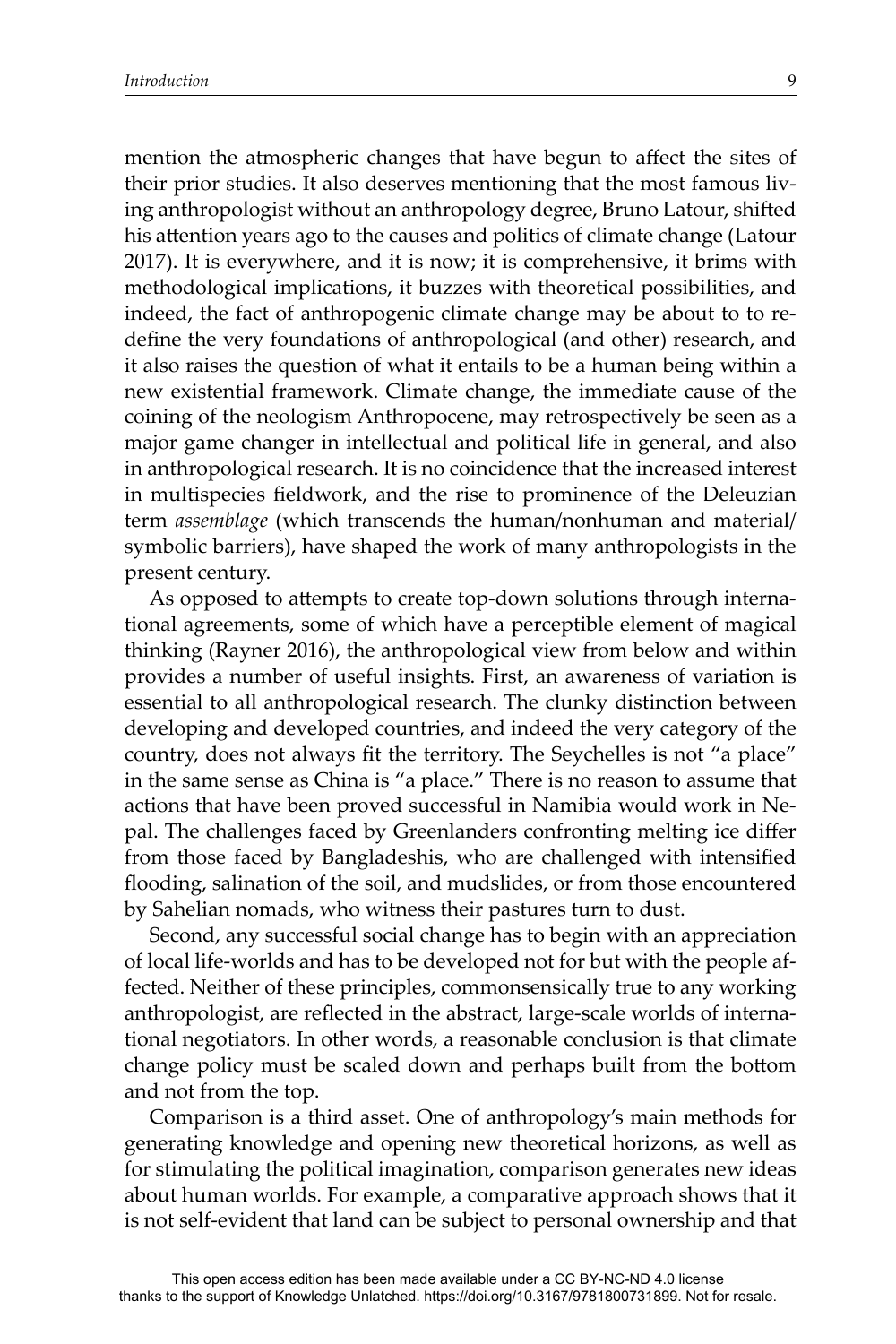"resource management" and "sustainability" are integrated in the takenfor-granted knowledge. It goes without saying, because it comes without saying, that in societies where "the economy" has not been disembedded from everyday life, making people accountable to their surroundings consists of ways that are unknown and perhaps unknowable to those who own and profit from property elsewhere.

The methodological and analytical holism on which anthropologists insist has often made their knowledge somewhat unwieldy and unmanageable for governments and development agencies, since it goes against the segmentation of worlds into separately manageable sectors that bureaucratic planning requires. Yet at this point in history, more holism may be precisely what is needed: in order to understand the refugee crisis in Syria, which began with the outbreak of civil war in 2011, the seven-year drought preceding the unrest needs to be taken into account; in order to explain the rise of ethnonationalism in Europe, the containerization of shipping and its role in catapulting Chinese exports to global omnipresence must be understood; and not least, the knowledge, usually contested, enabling people to navigate, interpret, and act upon the world must form an integral part of any project, whether academic or applied, concerning the human implications of climate change. Anthropology, its methods, and its knowledge are particularly well equipped to consider the local, to scale down, while pondering the weight of the global and its impacts on local worlds.

In spite of the thriving research and reporting activity in the field, this book is needed. By examining the real, practical assessments, solutions, and calls for concern that are happening on the minute, regional, parochial, and diverse levels of humans encountering a problem, it is an account from the half-forgotten backwaters of the contemporary, overheated world. It also presents chronicles from some of its centers. Like other anthropologists contributing to the field, we recognize the global dimension of climate change, but we also mean to show in what ways climate change is also always local and has to be understood as such, ecologically, socially, politically, culturally. While politicians until recently might write off concerns of urgency by calling for more research, it is by now abundantly clear that the natural science knowledge needed to act has been available for many years.

However, while we possess sufficient knowledge from the natural sciences, pointing to it, it is by no means evident that the human dimension of climate change is understood sufficiently well. A blunt question, interrogating the actual impact of the massive natural science knowledge now available, may be why so little is happening, since nearly all countries are signatories to a series of climate agreements beginning with the Kyoto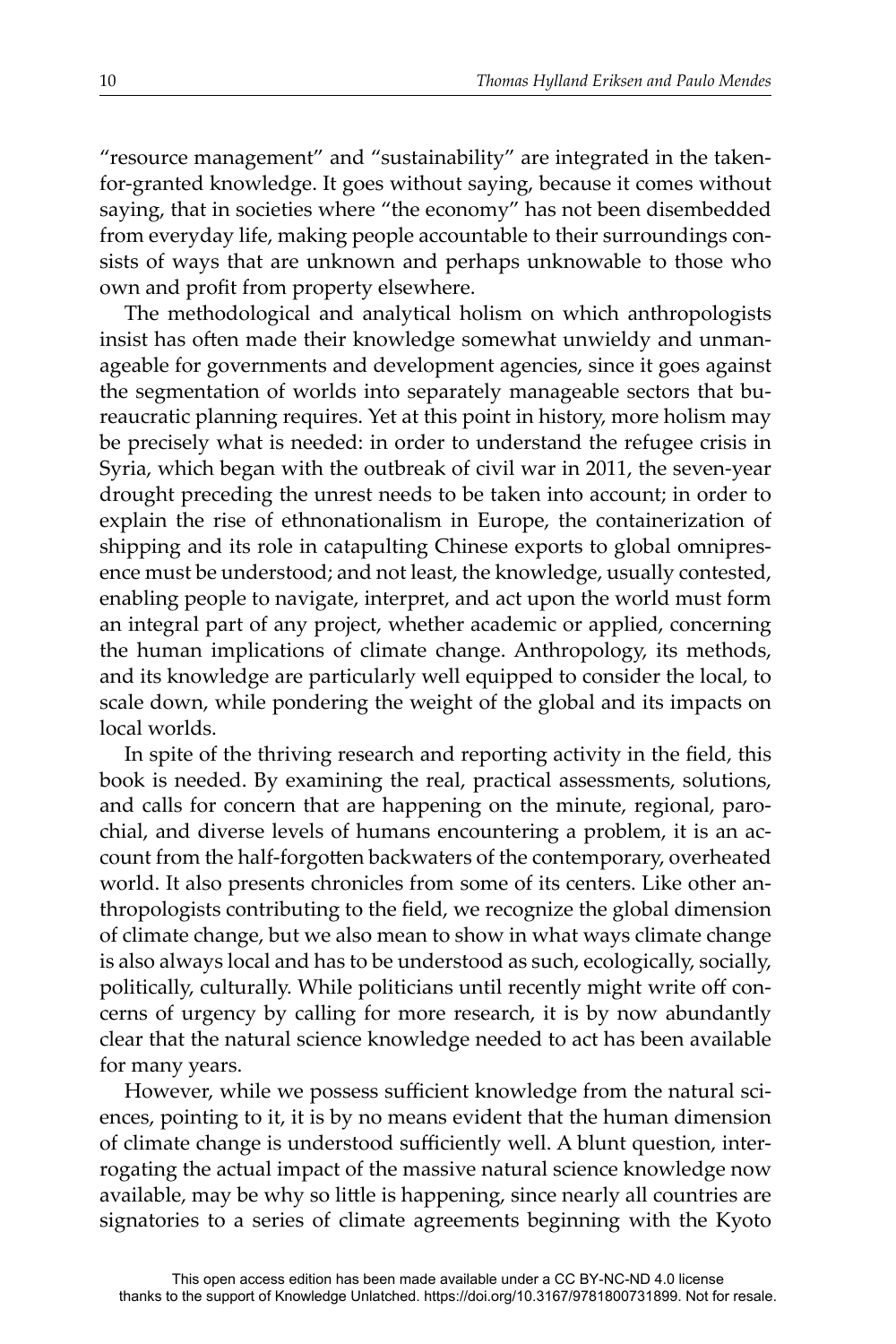Protocol in 1997, which specifies the steps that need to be taken to mitigate the impact of changes that are already taking place. Later reports from the Intergovernmental Panel on Climate Change (IPCC) have further been increasingly insistent about the need to take action immediately. Yet, global emissions continue to rise and are nowhere near to reaching the targets agreed to in Kyoto and later affirmed. Indeed, emissions were, by 2013, more than 60 percent higher than in 1990 (Khokhar 2017).

To begin to explain this conundrum, we will now take a short excursus to Norway, which provides an interesting case not included in this book but one that the first author of this introduction knows well since he lives there.

### **The Cases of Norway and Portugal**

The case of Norway is intriguing. On the one hand, the very concept of (ecological) sustainability was coined by an influential UN commission headed by the then Norwegian prime minister, Gro Harlem Brundtland, in 1987. Norway further markets itself as a clean and scenic tourist destination with vast areas of unspoiled nature. Indeed, nature as wilderness forms a central dimension of the collective Norwegian cultural self-understanding (Gullestad 1992).

On the other hand, through its massive exports of oil and gas, Norway may indirectly be responsible for as much as 3 percent of the global CO<sub>2</sub> emissions. At home, the country appears to have a better track record than many countries, in spite of the fact that the affluent Norwegians drive and fly often and are enthusiastic consumers of imported commodities. Most of the energy used in Norwegian households and industry comes from hydroelectric plants,<sup>2</sup> and the exported oil does not affect the domestic emission statistics. Yet, it is commonly known that Norway is a part of the problem, not of the solution, due to its considerable oil and gas exports. On this background, Norwegian governments—and in particular the center-left government that ran the country from 2004 to 2013—have in mainly two ways sought to balance out some of the detrimental effects of Norwegian oil and gas exports: (1) The directors of the Sovereign Fund, into which most of the state oil profits are invested, are concerned with ethical investments and have appointed an ethical council that oversees its activities, aiming to ensure that it does not invest in "unethical" products such as weapons and coal (!). More importantly, (2) the country commits itself to considerable investments in projects aiming to reduce carbon emissions elsewhere, notably in the Global South. The most familiar of these may be the UN-sponsored REDD Programme (Reducing Emissions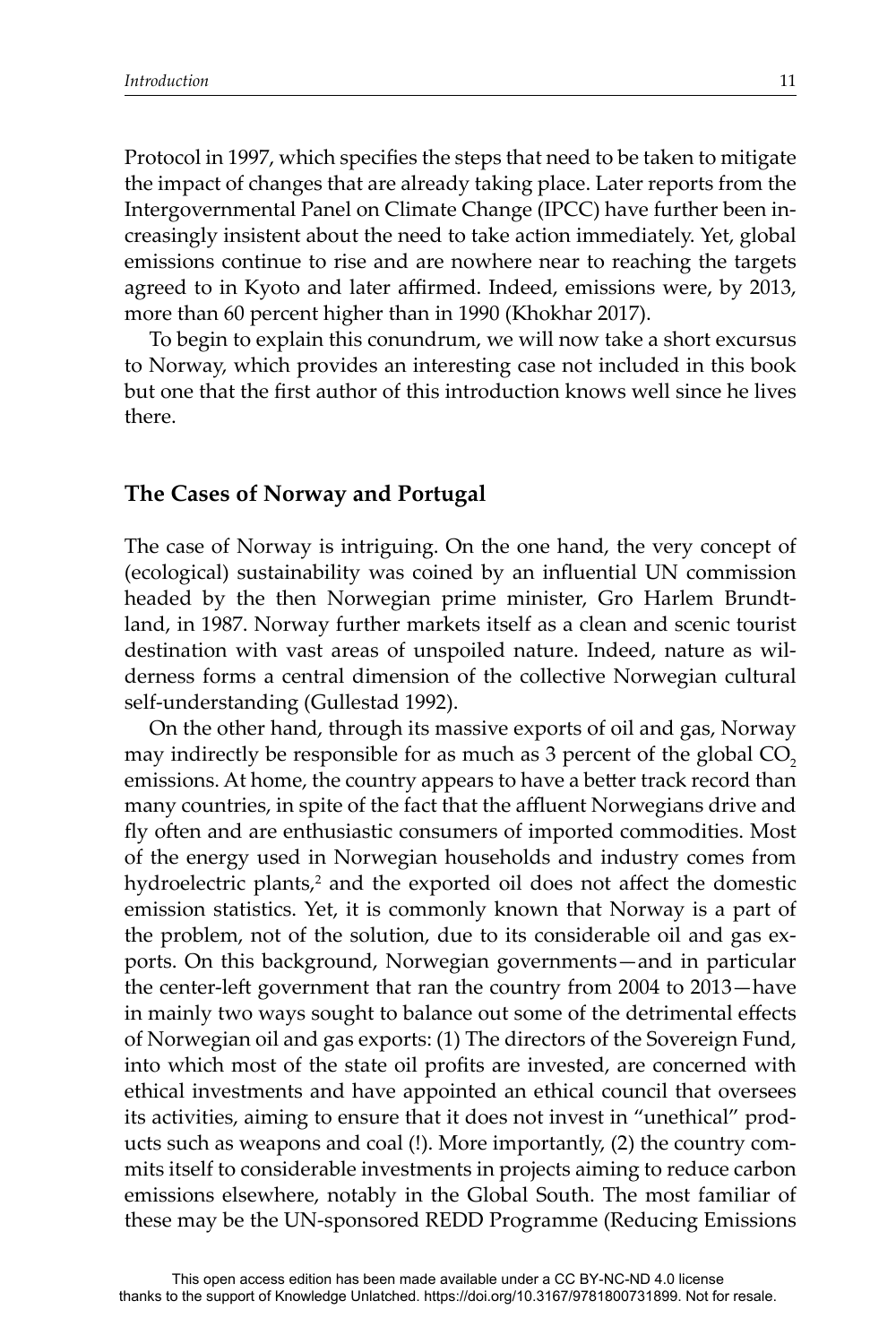from Deforestation and forest Degradation; the acronym REDD, incidentally, means *save* or *rescue* in Norwegian, but it can also mean *afraid*).

The irony is evident: Instead of implementing changes at home, such as reducing the rate of oil extraction or the level of consumption, Norway pays foreigners to change their behavior in order to reduce the impact of—inter alia—Norwegian oil exports. Prime Minister Jens Stoltenberg (resigned in October 2013), trained as an economist, argued that investing in climate-friendly activities in the Global South was far more costeffective than spending similar sums in the expensive north.<sup>3</sup>

This duality in Norwegian policy, whereby social welfare and economic growth are closely associated with oil extraction whereas foreign investments and development assistance aim to reduce carbon footprint and environmental destruction, reveals a profound double bind (Bateson 1972). This is arguably the central contradiction in contemporary civilization, where growth in energy use and ecological sustainability are desired at the same time but rarely simultaneously achieved. Successive governments have pledged to fulfill their commitment to reduce emissions by 40 percent compared to the 1990 levels by 2030. So far (2021), emissions are slightly higher per capita than they were in 1990. So, one might ask, are they lying, or do they believe in miracles? Conveniently, political elites in many countries encourage their citizens (seen as consumers) to live more sustainably, perhaps to fly less and eat less meat. A consequence is that the citizens may eventually be blamed for the outcome of a global process on which the politicians did not themselves act.

Another small, geographically peripheral country in Europe is Portugal, where the second author lives. Located in the southwest corner of Europe, its consecutive governments have subsidized "green power" (mainly hydroelectric and windmills) heavily since 2005 but never canceled comparable financial support to fossil energy. In Lisbon, policies to "clean the air" are being implemented—interdicting older cars from circulating in the city center and increasing public transportation, mainly while the same local and national authorities expand cruise terminals and airports, arguably to serve one of Portugal's main exports, tourism.

The Portuguese do not see themselves as being major global polluters. The circumstance of being a small country with a weak industry reinforces a narrative that places Portugal as a net recipient of climate change. Ursula von der Leyen, president of the European Commission, addressing the European Parliament on the "European Green Deal" in December 2019, said that "Portugal is one of the countries most affected by climate change. The loss of coast, hurricanes, floods, horrible forest fires have taken already a very high toll . . . [and it has] invested significantly [in clean energies] and it will close its last coal mine in 2023. . . . It already has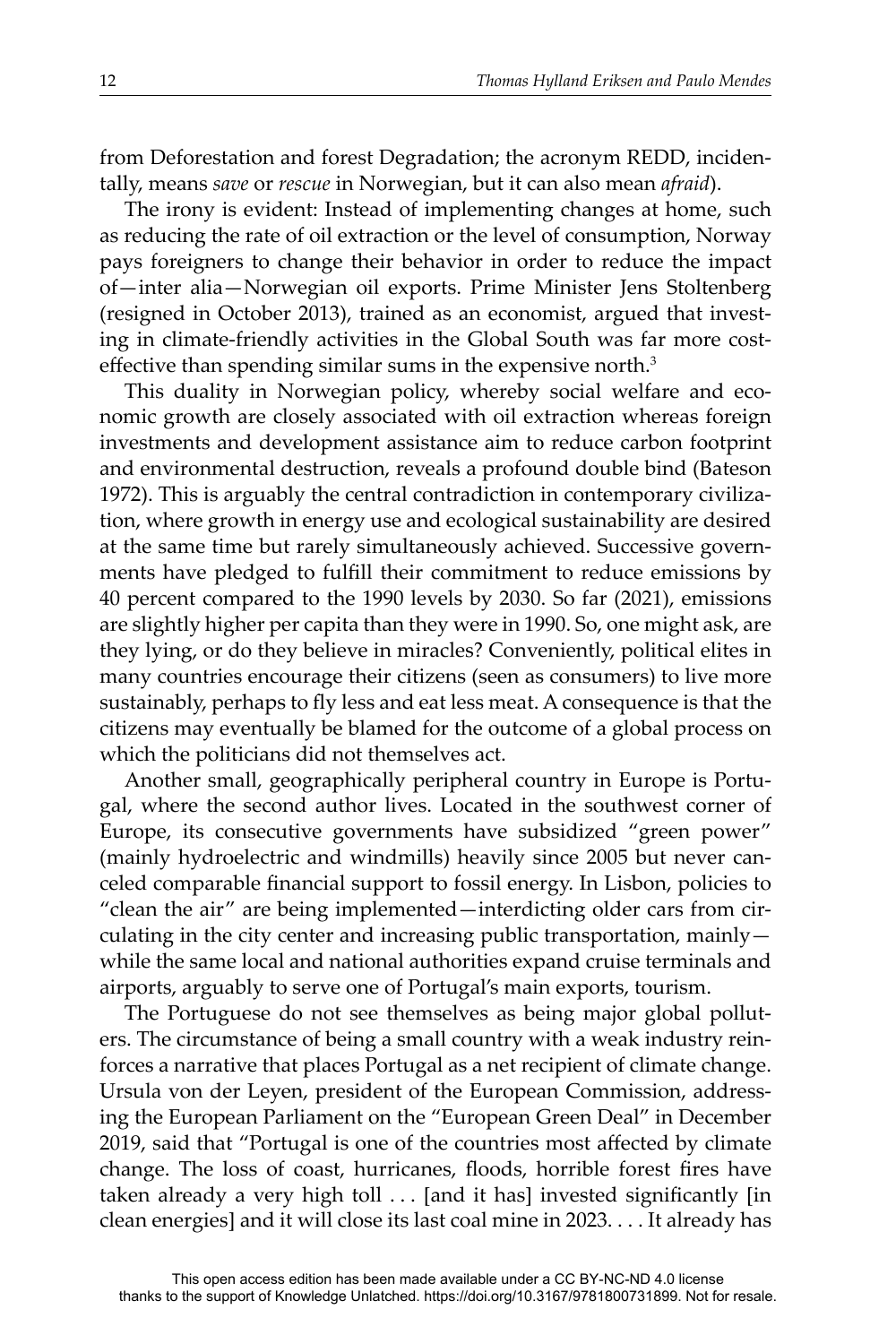a surplus in renewal energies. . . . From the Portuguese perspective the European Green Deal is about energy infrastructure, is about interconnectivity [ways to sell renewal energy] and is about adaptation to climate change." These words kindly pair with the discourse and policies of different Portuguese governments: renewal energies are the Portuguese contribution to lower  $CO_2$  emissions and are at the same time a commodity that may be exported. Economic growth is paramount and almost unconditional. The Portuguese national debt and ways to succeed, as a citizen and collectively, postpone strong climate change policies unless they conform to enrichment and economic growth too. The same could be said for many other countries—changes are urgent, but we may say the exchange of goods and mainly the transfer of money is more urgent yet.

#### **The Puzzling Lack of Climate Action**

The kind of change of which we are talking is more difficult to achieve than it may superficially seem. Across the world, lives are entangled with things, policies, and everyday activities that contribute to climate change, and while changing ideas may seem feasible, changing infrastructures requires time and investment of a different order. This is the world as we know it, an overheated world that has shifted into a higher gear in its movement toward greater profits, greater prosperity, and more of everything. One could look at anything from groceries in Western supermarkets to the factory that produced the concrete for the house in which the typical member of the global middle or upper class lives. Or we could lift our gaze to a higher scale and consider the phenomenal growth of the Port of Shanghai since the beginning of this century and the container ship technology that has reduced the price of transport by more than 90 percent since the 1960s (Eriksen 2016). Neither the films you watch on Netflix nor the smartphone you depend on for payments and communication are climate neutral.

One explanation for why so little is happening is *path dependence*, a technical term for systemic habit. Most of us affluent northerners act as we are accustomed to, perhaps with a few symbolic tweaks, such as composting kitchen waste before getting into a plane to speak about climate change in another country. On a larger scale, the electrification of the Norwegian oil platforms is touted as a great victory for the climate cause, conveniently failing to mention what the climate-neutral platforms actually extract and produce.

Changing habits is difficult, especially if you feel that things are getting better, which is the case regarding consumption and well-being in much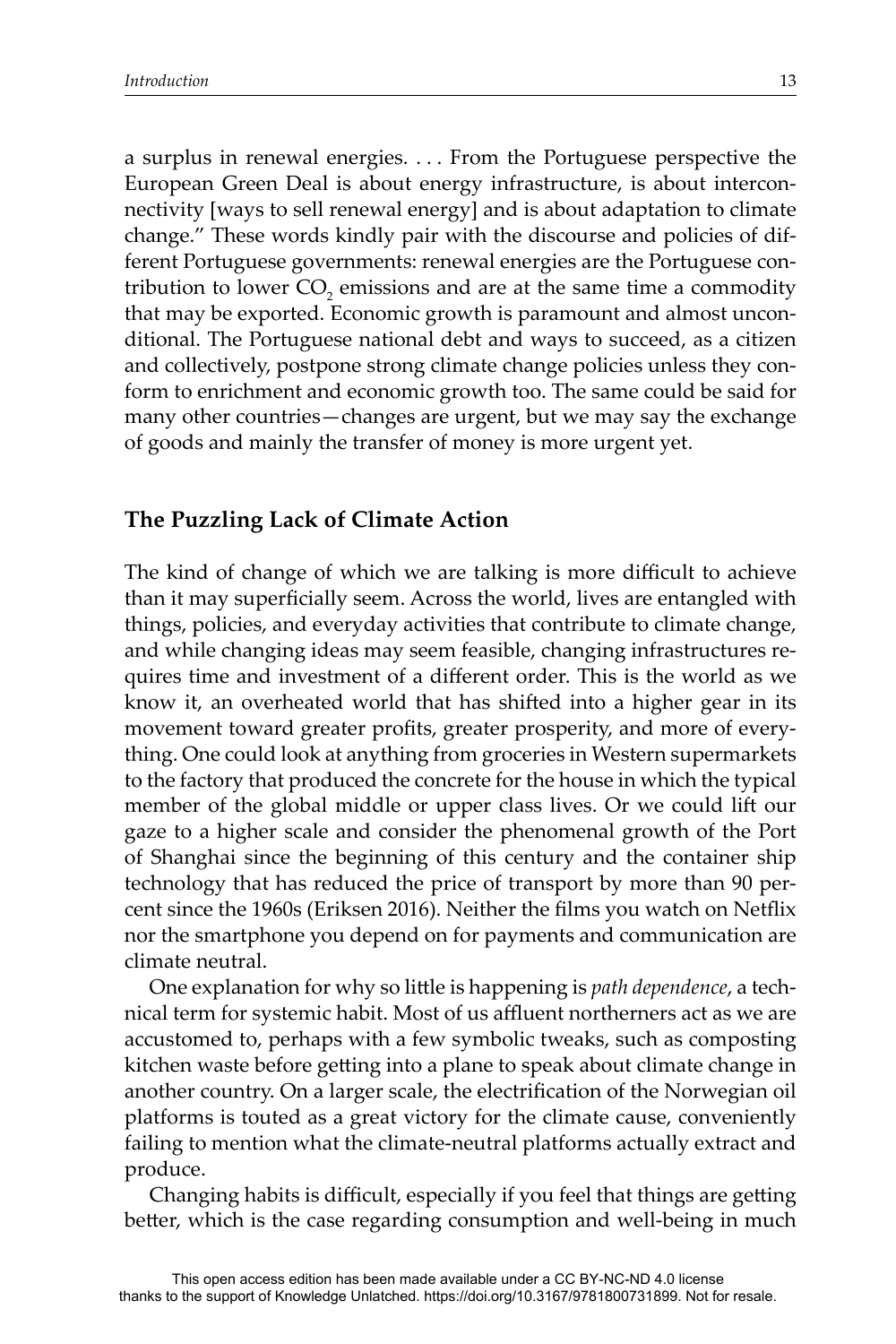of the world (Rosling 2018). This is why the contemporary youth protest movement, led by the Swedish teenager Greta Thunberg, is interesting. Adolescents have invested very little in the existing system and, thereby, possess far more flexibility when it comes to endorsing and practicing radical change.

Secondly, *temporality* is significant. Everybody lives in many temporalities, long and short. The meeting tomorrow morning that you need to prepare for has a short—indeed urgent—temporal horizon, as do your children's immediate needs. In the medium term, we plan for our own and the next generation's future, investing perhaps in a house, saving money for our children's studies, borrowing money for a pilgrimage (to Mecca, Lourdes, or Varanasi), a holiday, or a vehicle. Yet, in the long term, we shall all be dead. The question is, thus, to what extent are human beings capable of adjusting their behavior on the basis of events that will (or may) take place when our grandchildren's generation is on the brink of retirement? Evolution has not equipped us with a capability for this kind of global maximum (i.e., accepting a reduction in well-being in the short term in order to improve it in the long term), and it is uncertain whether we are actually able to change our behavior.

Thirdly, *spatiality* is similarly important. As with the case of temporality, human beings typically live most of their lives at a small scale, even if they are fully integrated into large-scale or indeed transnational or global systems. More than half of the text messages we send are addressed to between three and five persons. What matters most to most people is that which is near at hand and the people into whom we have invested our love and commitment or to whom we owe an intangible debt. This is a fundamental insight from anthropological research. On the other hand, abstract ideologies like nationalism and abstract religions like Islam and Christianity show that human solidarity can be extended to higher scales. Yet, it is uncertain to what extent most people will modify their actions, particularly to the detriment of people close to them, for the sake of lofty ideals or abstract communities populated by people they will never meet, such as their great-grandchildren's children.

Fourthly and finally, the problem of *affluence and excessive success* was never addressed in our evolutionary history. Evolution adapted us for a life in scarcity, competition, dangers, and threats, requiring instant gratification and local maxima. Shifting the focus, with the help of cultural practices, values, and knowledge, to a situation where there is too much and not too little will not be easy.

These four problems have not been properly addressed by climate scientists or politicians, even the most well-intentioned of them. Anthropology cannot give an unequivocal answer suitable for every budget,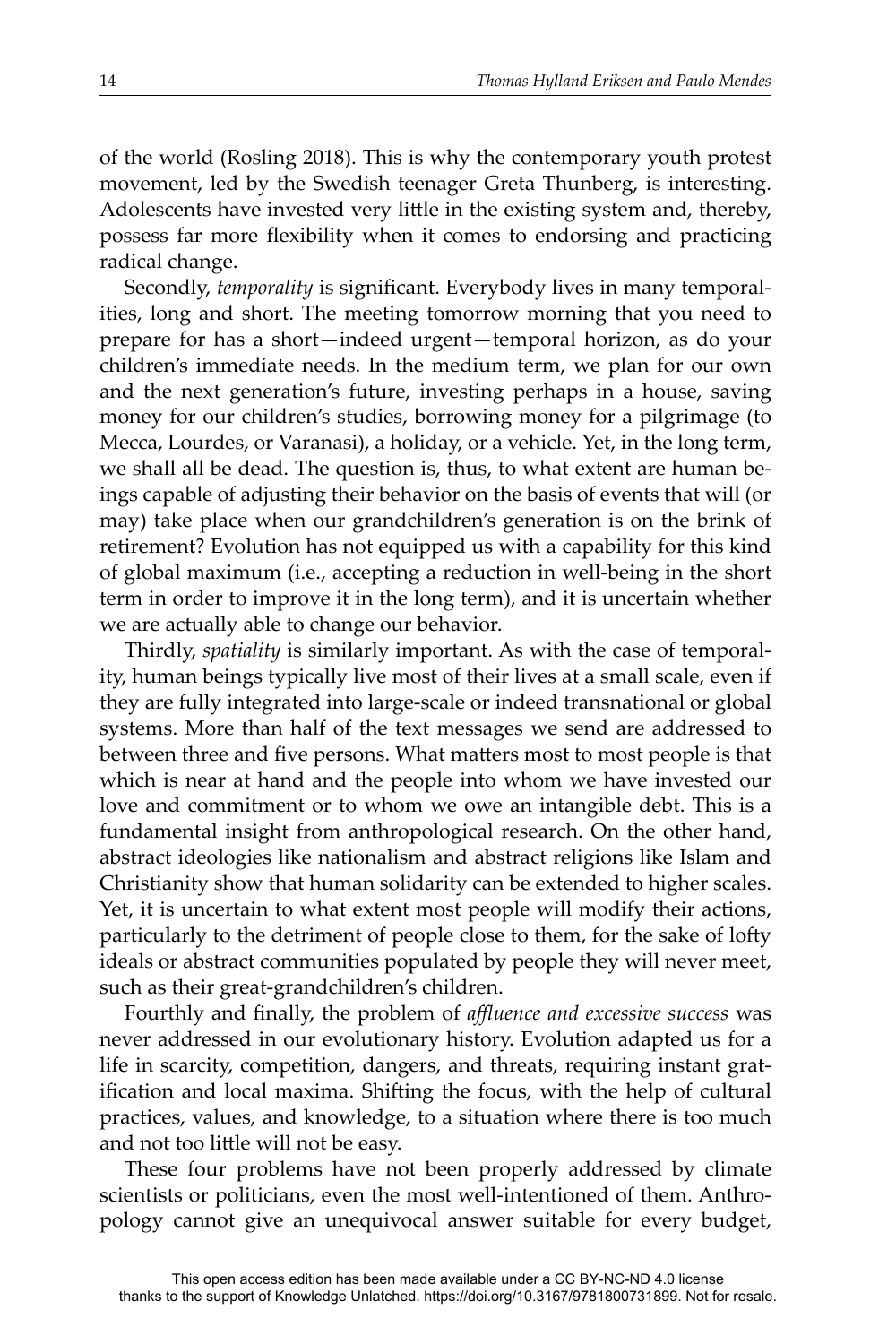climate zone, or way of life, but we can offer some ideas, not drawn on discussions with other intellectuals but developed in close dialogue with other people's experiential worlds. This is where the anthropological form of knowledge production differs from nearly every other scientific endeavor. Ethnographies are shaped and created through the interaction of researcher and participants, not by asking particular questions to the latter. For an ethnography to be credible, it has to give a realistic and truthful rendering of local views, knowledges, lives, and experiences. In other words, if the political, economic, and technological elites agree that local perspectives need to be integrated into climate policy, the kind of knowledge represented in anthropology is indispensable.

The solutions offered in mainstream political discourse are typically of two kinds. One family of solutions holds out "green technology" and "green growth" as the only feasible way to deal with the issues. Pointing out that we are currently a global population of seven and a half billion (and counting), who all need food, shelter, and the right to a good life, advocates for this view, who include most politicians and corporate leaders, look to electric cars, solar power, large-scale tree planting, bans on plastic bags, and similar sustainable economic practices for solutions. They argue that a sustainable world will continue to require large amounts of energy in order to avoid famine and human suffering on an unimaginable scale and that the green transition requires huge investments. One of the heroes in this narrative is Norman Borlaug, the main architect behind the Green Revolution, which enabled food production in many countries to increase manifold thanks to extensive mechanization, new and more productive strains of cereal, and chemical fertilizer. The other narrative, supported by many intellectuals and researchers, argues that this kind of solution is short term, produces severe side effects and a loss of flexibility, and is incompatible with fundamental ecosystem needs. An early proponent of this holistic, ecological way of thinking was William Vogt, whose *Road to Survival* ([1948] 2010), a precursor to Rachel Carson's *Silent Spring* and, many would argue, the starting point for the radical environmental movement, claimed that the finiteness of Earth's resources should serve as a guide for political strategy and action (see Mann 2018 for an assessment). Often associated, and rightly so, with neo-Malthusian pessimism (see, e.g., the influential Club of Rome report *The Limits to Growth*, Meadows et al. 1972), Vogt and many of his followers advocate a reduction in the global population, while technological optimists have so far proved that the world is capable of feeding a population that has trebled in size since the publication of Vogt's book (Rosling 2018).

Ever since Marx and Engels argued against (indeed ridiculed) Malthus's warning, published on the cusp of the Industrial Revolution, Malthusian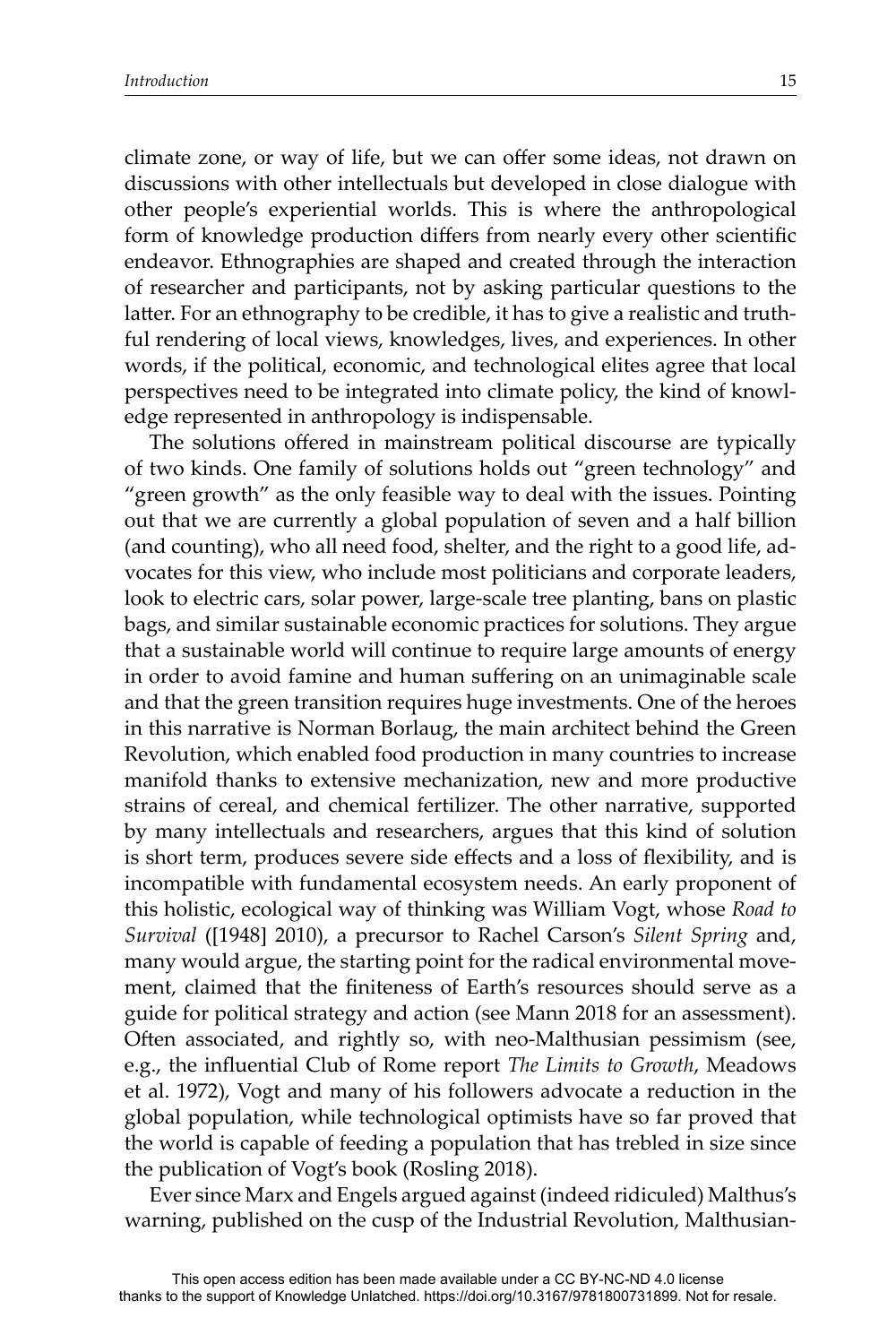ism has been proved wrong in the industrialized parts of the world. Technological and logistical advances have enabled increasing proportions of humanity to grow and prosper for two hundred years since the onset of the fossil fuel revolution just after the French and American Revolutions. However, the fact of anthropogenic climate change, resulting from the kind of accelerated change and economic growth that could be described as global overheating (Eriksen 2016, 2018), may yet prove Malthus right. The fact that natural resources have now been acknowledged to be finite, and that contemporary civilization is undermining the conditions for its own existence by being too successful for its own good in the short term, prompts a rethinking of the conditions of human life, its parameters, and its limitations.

### **The Primacy of the Local**

As late as the 1990s, environmental concerns were a slightly countercultural specialty, inside and outside the academy. The philosopher Arne Johan Vetlesen, who has recently engaged with current anthropological approaches to the culture/nature divide (Vetlesen 2019), points out that during his studies in Oslo and Frankfurt in the 1980s environmental questions were never ever broached (Vetlesen 2015). Eriksen could echo his view from his vantage point across the university square in Oslo. In the anthropology they were taught at the time, environmental questions were associated with classic studies of human adaptation (often deterministic, often with a ring of cultural evolution and its assumed stages) or with distinctively unfashionable anthropologists like Leslie White and Marvin Harris, the latter often dismissed as a vulgar materialist, the former merely as dated. Neither have any visible influence on the field today.

The situation has changed radically in just a few decades. Research money, prestige publications, and professional profiles now often include an environmental interest, sometimes using the term Anthropocene and often mentioning climate change as a professional concern. In this book we are, in other words, adding our voices to a chorus that has very quickly become lively and multivocal. While contributing to shifting the gaze and acknowledging the need for an interdisciplinary, multiscalar, and multitemporal approach that highlights some of the shortcomings of the ethnographic method, we in the volume to follow insist on cultivating, and indeed advertising, the virtues of classic anthropological method in the present endeavor. Through the method of participant observation, we offer a perspective based on experience, from within and from below. We draw on a century of holistic research on integrated life-worlds that make sense on their own terms (if not necessarily on those of modern scientists)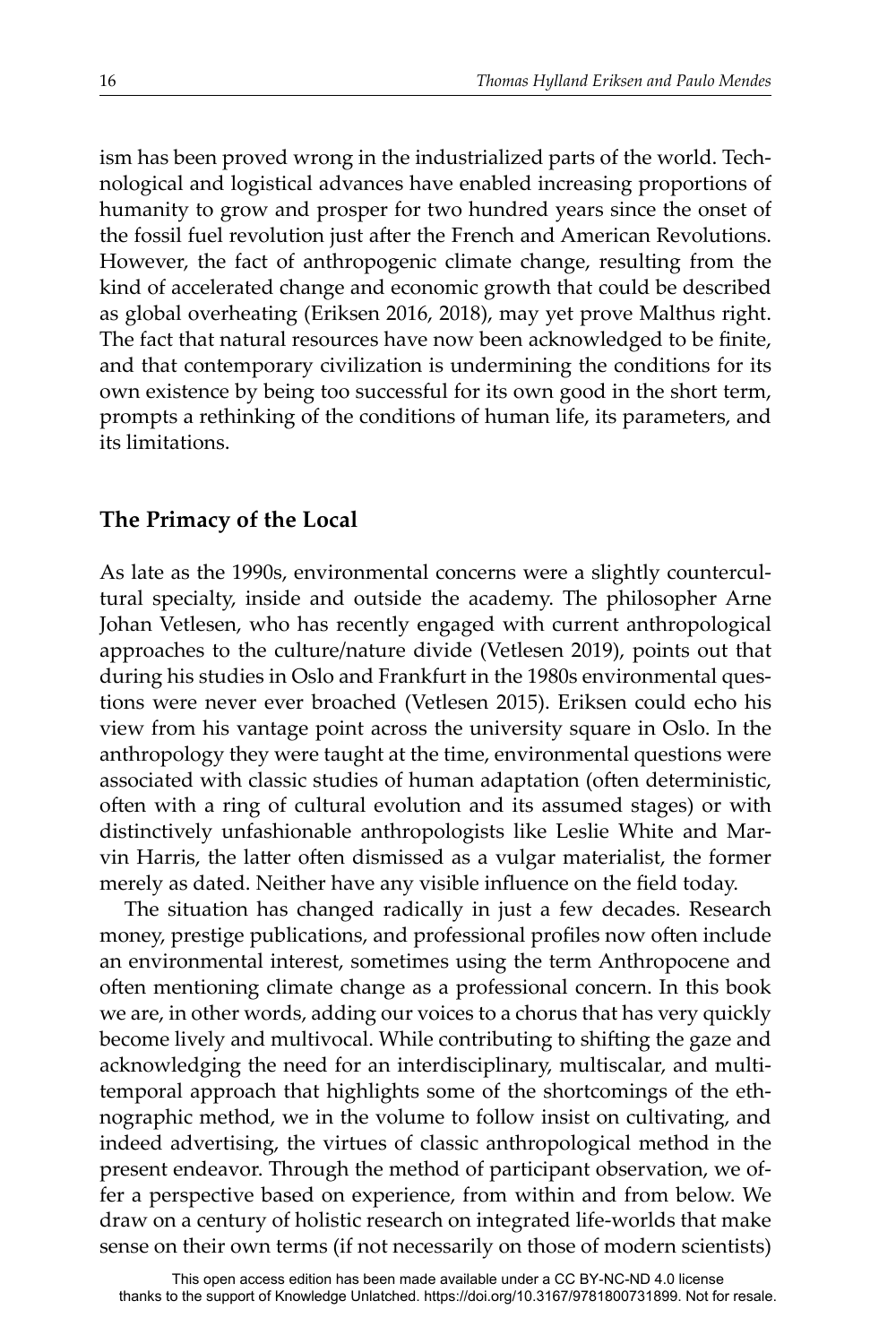and that are continuously evolving and changing. Culture is not a thing, it is a process. Yet we do not deny that there is a need for historical, statistical, and macrosociological data to produce a full picture.

Climate change is not a catastrophe as this term is commonly understood, that is, in the rapid-onset sense. Unlike the coronavirus pandemic, it is incremental, a slowly creeping process in the slow-onset disaster sense, gradually altering ecologies and livelihoods in ways that differ signifi cantly both physically and culturally, as has been acknowledged by anthropologists before (Oliver-Smith and Hoffman 2020). Although its effects are only now being felt in tangible and often dramatic ways, climate change has been advancing for years. In addition, the changes are often subtle, not always even steady as they effect many different locales. Furthermore, they differ from place to place, sometimes involving erosions, sometimes flooding, sometimes aridity, sometimes crop loss and flora and fauna changes, insect infestations, suddenly intolerable heat, or massive storms. The consequence is that while governments may increasingly issue national rules to counter the effects, edicts to reduce carbon emissions and the use of plastic, implement sustainable energy, and so on, most actual climate change maneuvers, dealings, assessments, adaptations, and countermeasures are taking place at local scales, as they must. Central actors in these efforts are the groups and peoples inhabiting the multifarious locales of the world, and although their experiences and responses reveal that although the ultimate cause of changes in their environments is global climate change, this may not be how the changes are understood. They may be perceived as enigmatic, divine, or routine events that have simply increased in size, intensity, and frequency or have mysteriously morphed. Yet human memory is frail, and most of us are mainly concerned with getting by day to day or, at best, year to year. The temporal and spatial scales of living are out of sync with the large scale and long term of planetary processes.

Changes in the climate may take place without many noticing them until the livestock begin to die, the fields are inundated by seawater, or the soil dries out because of the disappearance of glacier meltwater or rain. Science and erudite forbearance may play no part at the level of the concrete. Nonetheless, it is people on the local levels who are the ones actually coping or adapting to the changes and raising their voices to protest that the changes are not being heeded or dealt with.

## **The Contribution of This Book**

These are the three areas this book deals with: (1) "Ways of Knowing"; (2) "Situations and Decisions"; and (3) "Politics, Policies, and Contestation."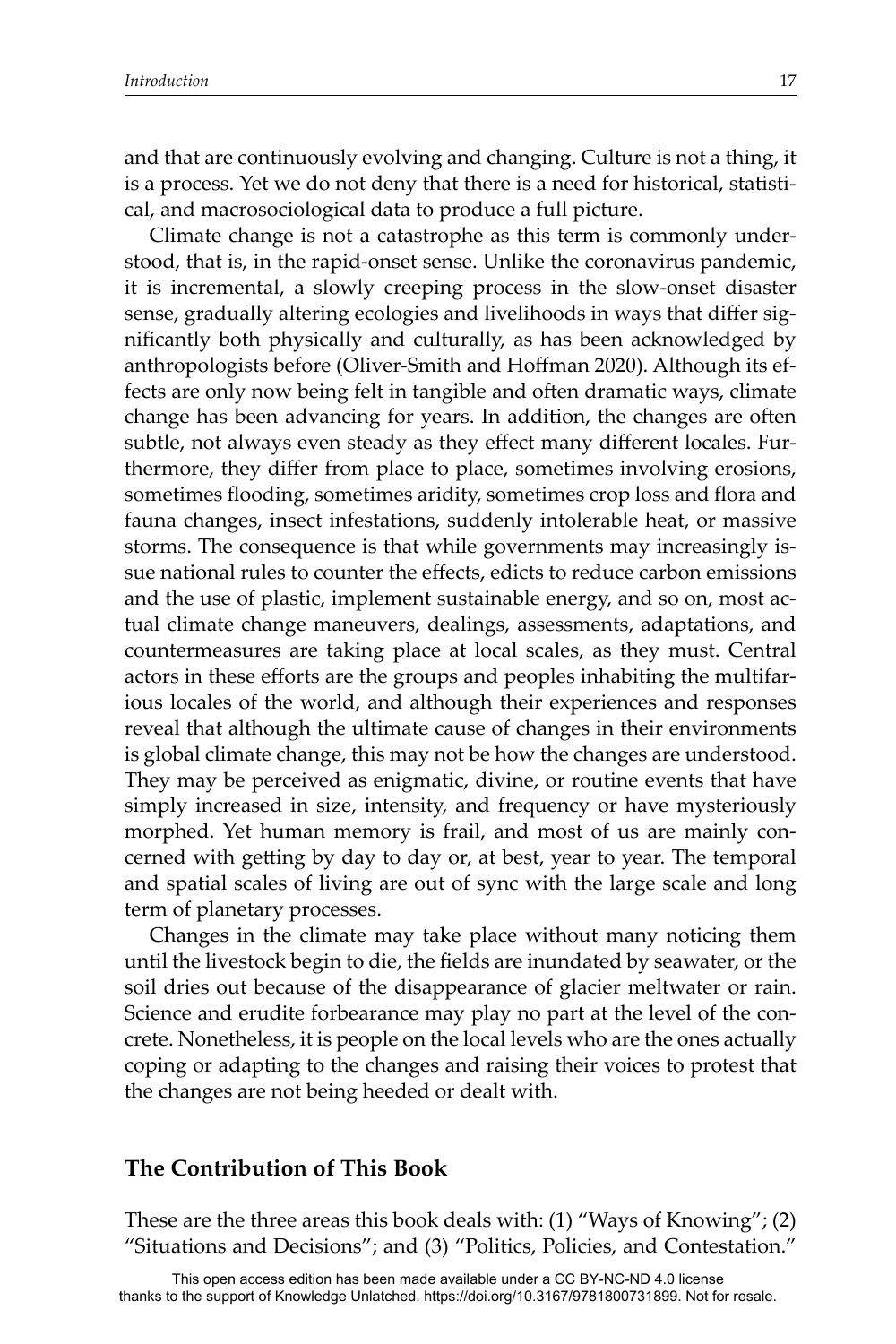Climate change is already perceptible, although it is not always understood as such. From Thailand to Queensland, many tend to blame weather (not climate), the vagaries of nature, or higher powers rather than the long-term effects of corporate extractive capitalism and complacent government policies when extreme events become more frequent and more intense. However, people in various locations respond to the changes in weather and other patterns by adjusting their practices, migrating, trying out alternative livelihoods, or working discursively or politically to change their circumstances or the underlying causes of their problem. For this reason, the term *resilience* has become a key concept in social research on climate change.

As shown above, a number of volumes on climate change already exist in anthropology. What is unique to this book is its dual emphasis on *regions* and *themes*. The book hopefully shows the importance of ethnographic detail in coming to terms with climate change, showing simultaneously that this is a planetary problem that affects people everywhere, that it is responded to very differently in different parts of the world, and that it requires a broad range of solutions anchored in local circumstances. Just as the main mission of anthropology in the last century has been to document and make sense of human diversity, this book shows variation. Dealing with the loss of snow in the Austrian mountains and its consequences for skiers is quite different from dealing with flooding in the Elbe Valley (to take a neighboring country) and calls for different kinds of stratagems. As we have pointed out, there is frequently no general agreement about the appropriateness of particular solutions, especially at the point where politics takes over from cultural analysis.

In order to provide an appropriate frame for the present book, we could also approach it like this. In a programmatic article written for non-anthropologists, Barnes et al. (2013) identify three areas where anthropology may be in a privileged position to contribute to research on climate change: (1) cultural values and political relations; (2) a historical awareness connecting the present to the past; and (3) the holistic perspective on human life connecting culture and society to its broader ecological context. To this, we add a fourth: if it is anything at all, anthropology is the study of cultural *diversity*, and the niche distinguishing this book from many others consists in the breadth of its ethnography, which indicates that the problems, effects, and solutions of climate change vary considerably. If there is a takeaway lesson for policymakers here, it must be that one size does not fit all, which is to say that climate change is a global phenomenon that stems from a relatively short number of causal factors (commonly referred to under the umbrella term *emissions*), but the ways to fight it have to be localized.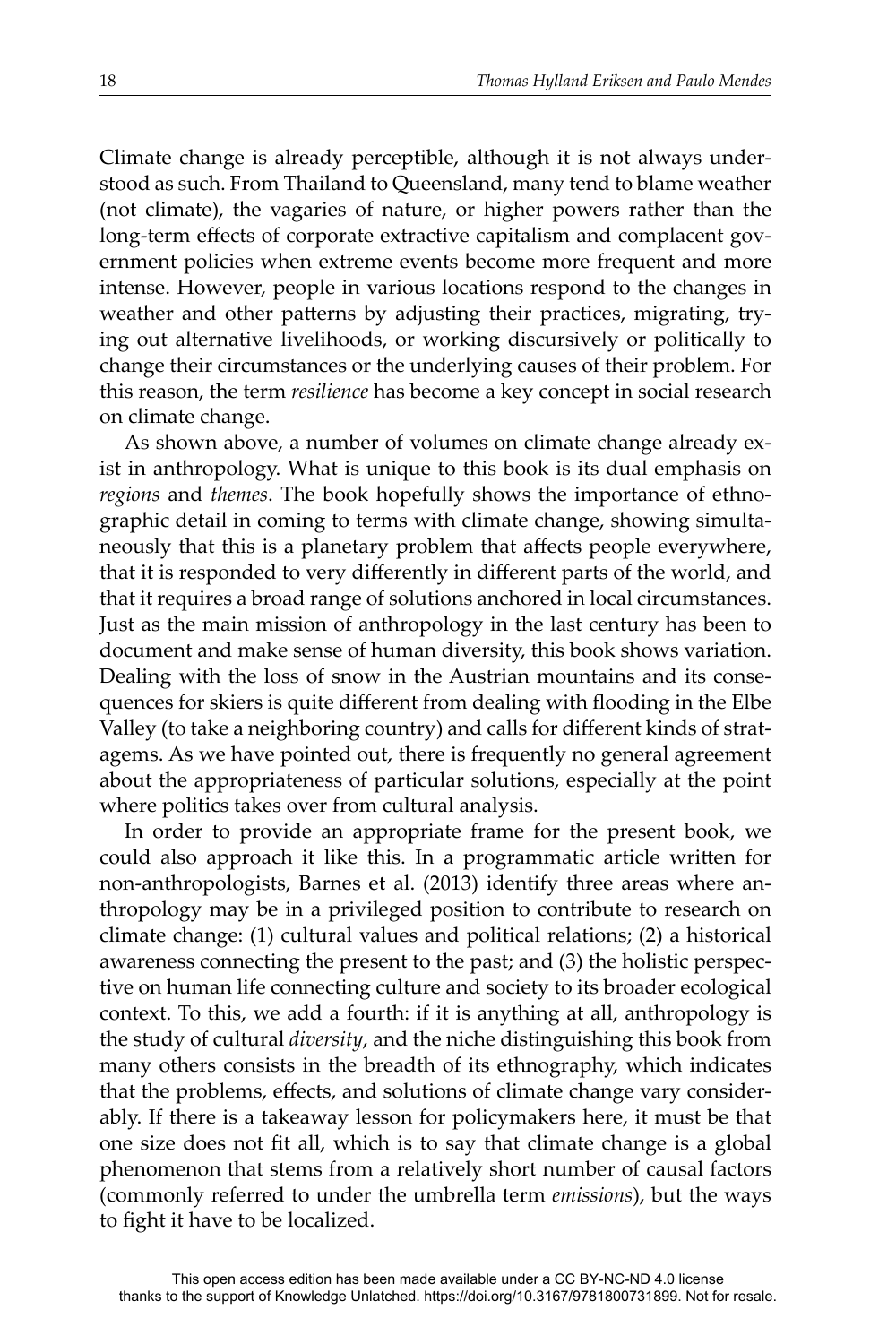Our empirical cases range from the US Southwest and Southeast, Germany, and Austria to Bangladesh, Mexico, Namibia, New Zealand, and Portugal. In the first part, "Ways of Knowing," the main focus is on differing perceptions of climate change. Starting by distinguishing between climate and the weather, Michael Schnegg points out that Namibian pastoralists in fact possess considerable knowledge about the latter but lack concepts about the former. Like most of us, perhaps. He also proposes the concept *environmental pluralism* to designate the diverse sources of knowledge about weather and the environment. In the next chapter, Alexander Aisher takes us across the globe to Arunachal Pradesh in the Eastern Himalayas, where concerns with weather are no less prominent than in semiarid Namibia but are played out differently in a very wet climate; here the major North Indian rivers originate and cosmological explanations are invoked to make sense of "strange weather" such as sudden storms. Matthew Lauer and coauthors provide a third, locally grounded lens through which to view climate change in their account of the diverging perceptions of the spread of the crown-of-thorns starfish in French Polynesia. It had been known for a long time by local fishermen, who did not accord it much importance as it did not interfere directly with fishing; however, scientists, who represented different knowledge interests, understood the prevalence of starfish in a different light: as destructive to coral and indicative of climate change. In the final chapter of this section, Pedro Paulo de Miranda Araújo Soares traces the transformation of the Amazonian city of Belém from a "tropical paradise" to a flood-prone, profit-generating, ecologically precarious city seen as a success through the eyes of planners but not from the point of view of residents or ecologists.

The second part, titled "Situations and Decisions," focuses on changes in the physical world resulting from conscious, if sometimes misguided, decisions at a political level. Tasneem Siddiqui, Mohammad Jalal Uddin Sikder, and Mohammad Rashed Alam Bhuyian's chapter, focused geographically near Aisher's field site but socially and culturally a world apart in low-lying, Bangla-speaking, Muslim Bangladesh, presents findings from research on migration into Bangladeshi cities. The migrants come from ecologically vulnerable places (with flooding, land scarcity, and land grabbing) and go to ecologically vulnerable places (with poor hygiene and housing, and so on). Although population growth and vagaries of nature may be invoked, the analysis makes it clear that the situation is a result of policy decisions and anthropogenic climate change. Brian Orland, Meredith Welch-Devine, and Micah Taylor, in the following chapter, investigate the reluctance of people in the US state of Georgia to migrate following a devastating hurricane, quite the contrary of the Bangladeshi situation, where many are prone to leave owing to erratic weather. A sim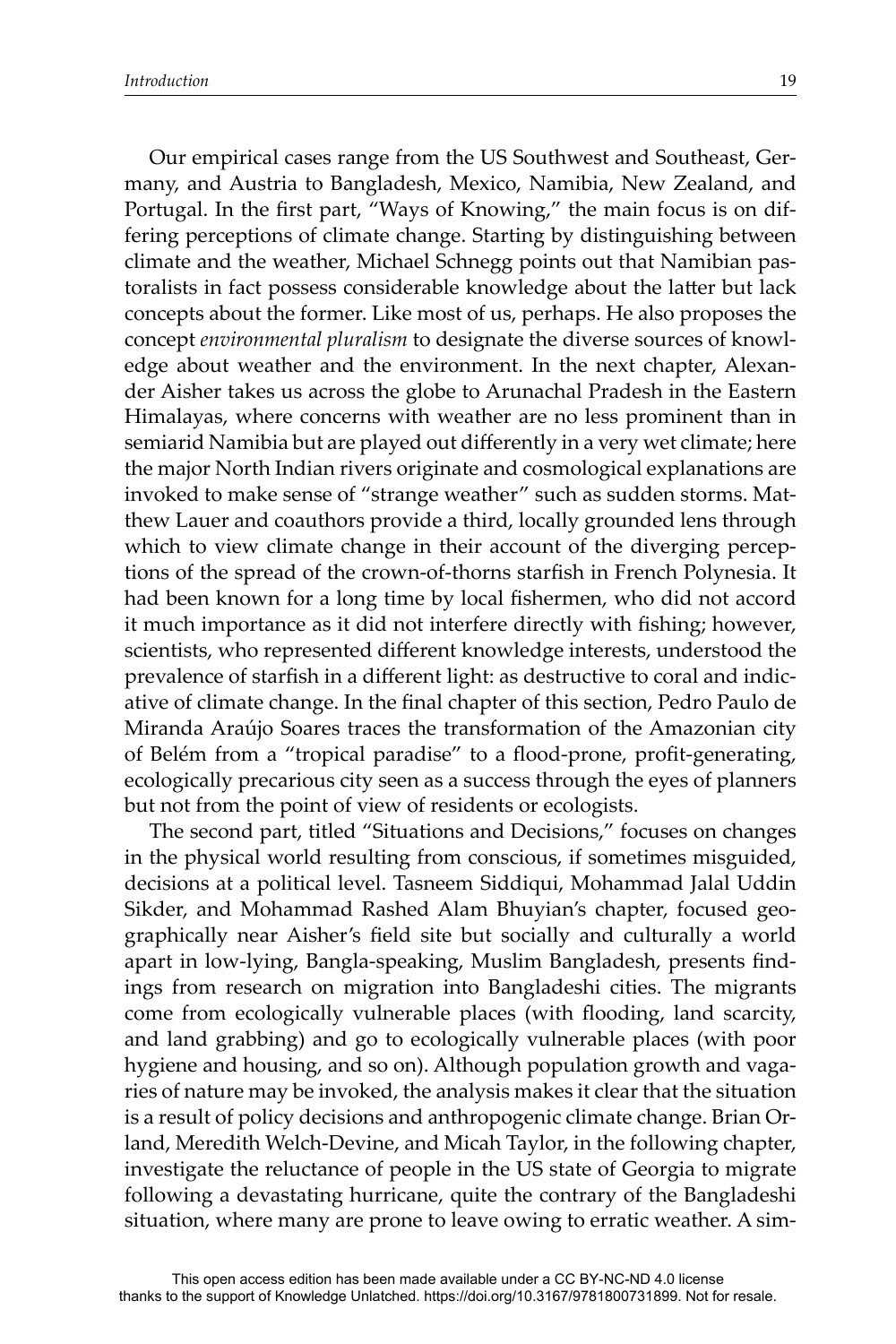ilarity is nevertheless that the poor are more likely to leave than the affluent. Moving yet again to a different continent and a different local context, Paul Schneider and Bruce Glavovic describe responses to erosion and environmental degradation in the Coromandel peninsula, a popular holiday destination, in Aotearoa New Zealand's North Island. Compounding the complexity of the locality is the fact that it is inhabited partly by people of European descent, partly by Maori. In the following chapter, A. Peter Castro, who has worked in different East African countries, presents three "cautionary tales" from three countries—Kenya, Somalia, and Ethiopia which all indicate conflicts of interest and power struggles where, alas, advocates for the environment tend to lose out, beginning with logging activities in the Kenyan highlands as early as the turn of the last century. Shifting the attention to problems of the affluent, Herta Nöbauer then shows how ski resorts in Austria are developing technological solutions to the increasingly erratic snowfall and retreating glaciers by building artificial, climate-independent slopes and tracks.

The third and final part, "Politics, Policies, and Contestations," begins with Kristoffer Albris's analysis of resilience and reconstruction following a devastating flood in the Elbe Valley, Germany. Here, in a setting comparable to that of neighboring Austria, adaptation rather than calls for systemic change is the main response to perceived climate change. Julie Maldonado and Beth Rose Middleton, in the next chapter, detail how Native American tribes in the Southwest struggle, as they have since the beginning of settler colonialism, to retain autonomy and their livelihoods in the face of encroaching industrial capitalism, and how the unpredictability of the weather has exacerbated their problems. Loss is also the topic of the next chapter, by Guilherme José da Silva e Sá, who provides an account of a "rewilding" project in Portugal that is an attempt to restore a natural habitat to an imagined pristine condition by introducing species that may have thrived there before the Anthropocene. The thin membrane separating humanity from nature in the modern constitution becomes visible in this way, and rewilding is also a reminder that the boundary between nature and culture is now wholly managed by humans. Returning to the theme of knowledge but supplementing it with an analysis of the political forces creating a particular, volatile relationship between humans and nature, Amanda Leppert and Roberto E. Barrios explain Meso-American historical perspectives on the environment and those in the contemporary situation. Susanna M. Hoffman's chapter, finally, identifies some of the human drivers of seemingly natural disasters, connecting them to the general processes of climate change.

The local issues differ; local understandings vary; the opportunities presenting themselves to the affected people are hugely different between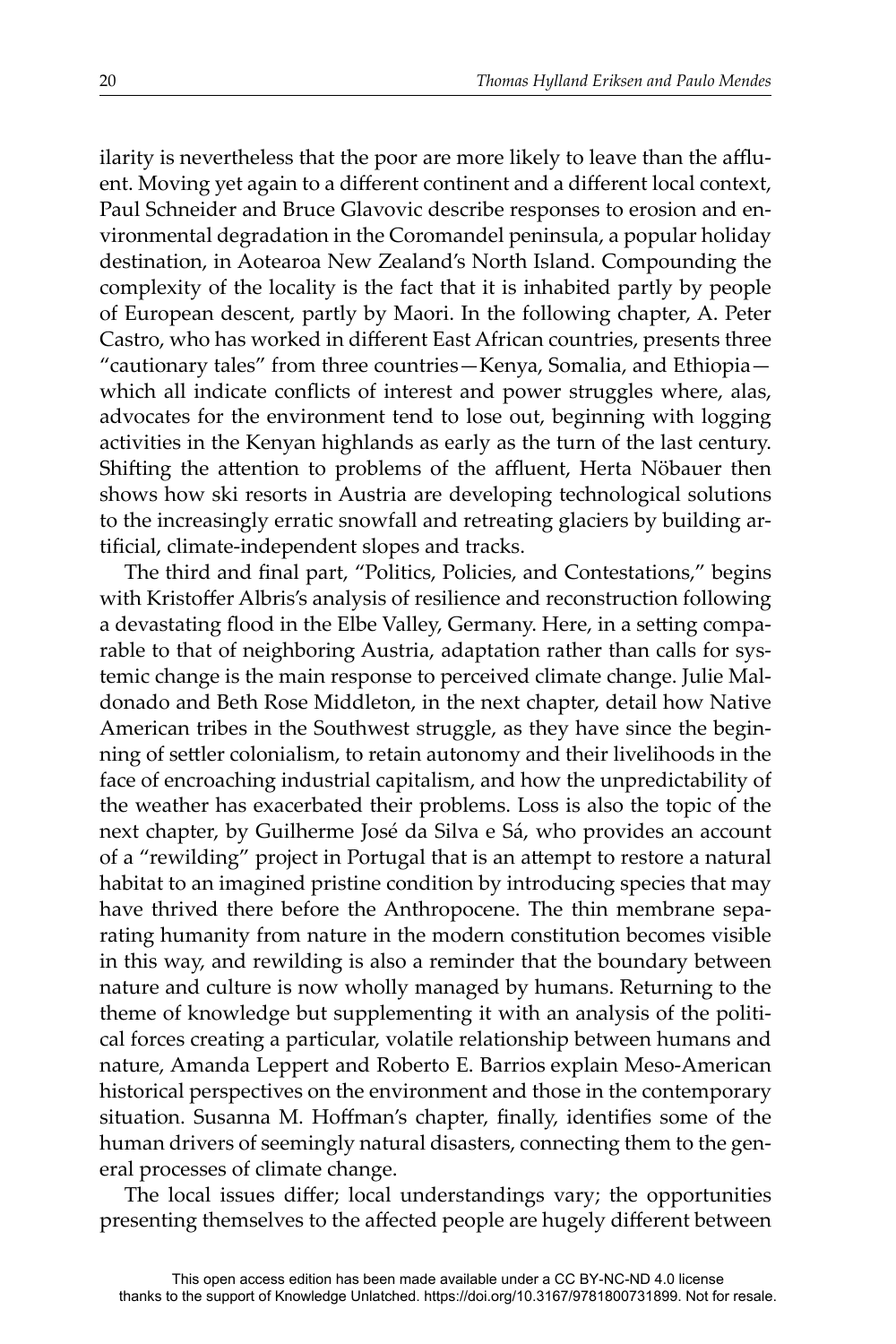the ski slopes of the Austrian alps and the shanties of Bangladeshi cities. Nonetheless, at the same time, there is a pattern that connects them, that of globalization in the Anthropocene, which is not merely about labor migration, or consumer goods, or social media, or mining jobs, or outsourcing and a growing scalar gap between decision-makers and the people decisions are made about. It is invariably about the entanglement of everybody with everybody. Ironically, this turns out to be the crisis that requires a truly global conversation about our common destiny, and in this area, anthropologists can make a significant difference. Time is running out, and at the time of this writing, it is still easier to imagine the end of the world than the end of capitalism.

**Thomas Hylland Eriksen** is professor of social anthropology at the University of Oslo and external scientific member of the Max Planck Society. His research has focused mainly on identity politics and globalization, but he has published widely on other topics as well, in recent years with a focus on accelerated change ("overheating") in the realm of the economy, identity, and environment. Among his recent books in English are *Fredrik Barth: An Intellectual Biography* (2015); *Overheating: An Anthropology of Accelerated Change* (2016); *Boomtown* (2018); the coedited, with Elisabeth Schober, *Identities Destabilised* (2016); and the coedited, with Astrid B. Stensrud, *Climate, Capitalism and Communities* (2019).

**Paulo Mendes** is a professor of social anthropology at Universidade de Trás-os-Montes e Alto Douro (UTAD) and researcher at Centro em Rede de Investigação em Antropologia (CRIA). His research has focused on fishing villages and on the (inter)relation of environment and place making. The books *Se o Mar Deixar* (1996) and *O Manda é que Manda* (2013) address that matter. The latter, titled in English *The Sea Commands*, is forthcoming from Berghahn Books. More recently he edited with Humberto Martins a book on the personal experience of fieldwork, *Envolvimento e Experiência de Trabalho de Campo* (2016).

#### **Notes**

1. A brief history of notions such as "progress," "economic development," or "sustainable development" would translate systems of thought and ways of doing that would highlight simultaneously the appropriation and exploration of nature resources, modes of production, and shared concerns that are key for the under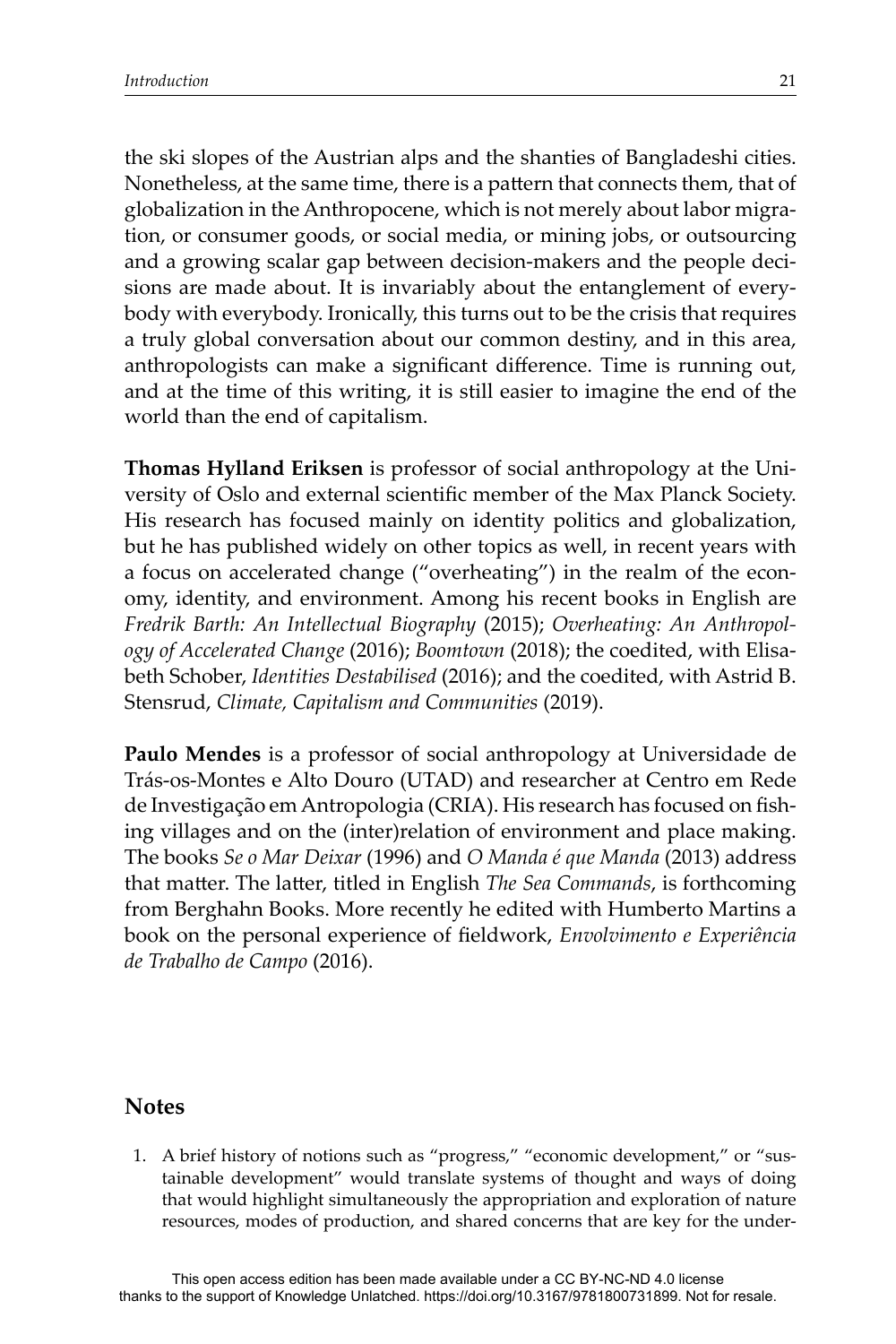standing of anthropogenic forces behind climate change. In one word, *growth* still is the main goal, and although it may be measured in economical charts, its value is also moral, if not mainly so. Concomitantly "the faith in technology," in the unstoppable technological progress, contributes to deferring in time, if not suspending, changes and policies that could mitigate climate change more rapidly.

- 2. The production of "clean energy" is in itself a never-ending puzzle. Hydroelectric dams are big sources of methane and  $CO_{2}$ ; wind turbines use sulfur hexafluoride (SF $_{\rm e}$ ), a potent greenhouse gas; solar energy relies heavily on mining and metallurgical industries and produces large amounts of toxic waste (mainly tetrachloride). Though these energy sources are reportedly less harmful to the environment than fossil fuels, controversies remain; see, e.g., the views of James Lovelock (2007) on nuclear energy.
- 3. At the same time, it is not uncommon to find affluent persons traveling around the world in private jets while supporting financially "green projects" such as electric cars, forestation, or "transition communities."

### **References**

- Baer, Hans, and Merrill Singer. 2009. *Global Warming and the Political Ecology of Health: Emerging Crises and Systemic Solutions*. Walnut Creek, CA: AltaMira Press
- ———. 2018. *The Anthropology of Climate Change: An Integrated Critical Perspective*. 2nd ed. London: Routledge.
- Barnes, Jessica. 2014. *Cultivating the Nile: The Everyday Politics of Water in Egypt*. Durham, NC: Duke University Press.
- Barnes, Jessica, et al. 2013. "Contribution of Anthropology to the Study of Climate Change." *Nature Climate Change* 3: 541–44.
- Bateson, Gregory. 1972. "The Roots of Ecological Crisis." In Bateson, *Steps to an Ecology of Mind*, 494–98. New York: Ballantine.
- Bateson, Gregory, D. D. Jackson, J. Haley, and H. Weakland. 1956. "Toward a Theory of Schizophrenia." *Behavioral Science* 1: 251–64.
- Bauman, Zygmunt. 2000. *Liquid Modernity*. Cambridge: Polity.
- Beck, Ulrich. 2009. *World at Risk*. Cambridge: Polity.
- Connor, Linda. 2016. *Climate Change and Anthropos: Planet, People and Places*. London: Routledge.
- Crate, Susan A., ed. 2019. "Storying Climate Change." Special issue of *Practicing Anthropology* 41(3).
- Crate, Susan A., and Mark Nuttall, eds. (2009) 2016. *Anthropology and Climate Change:* From Encounters to Actions. Walnut Creek, CA: Left Coast Press.
- Dalsgaard, Steffen. 2013. "The Commensurability of Carbon: Making Value and Money of Climate Change." *HAU: Journal of Ethnographic Theory* 3(1): 80–98.
- Diamond, Jared. 2005. *Collapse: How Societies Choose to Fail or Succeed*. New York: Viking.
- Dove, Michael R., ed. 2013. *The Anthropology of Climate Change: An Historical Reader*. Chichester: John Wiley & Sons.
- Eriksen, Thomas Hylland. 2016. *Overheating: An Anthropology of Accelerated Change*. London: Pluto.
	- ———. 2018 *Boomtown: Runaway Globalisation on the Queensland Coast*. London: Pluto.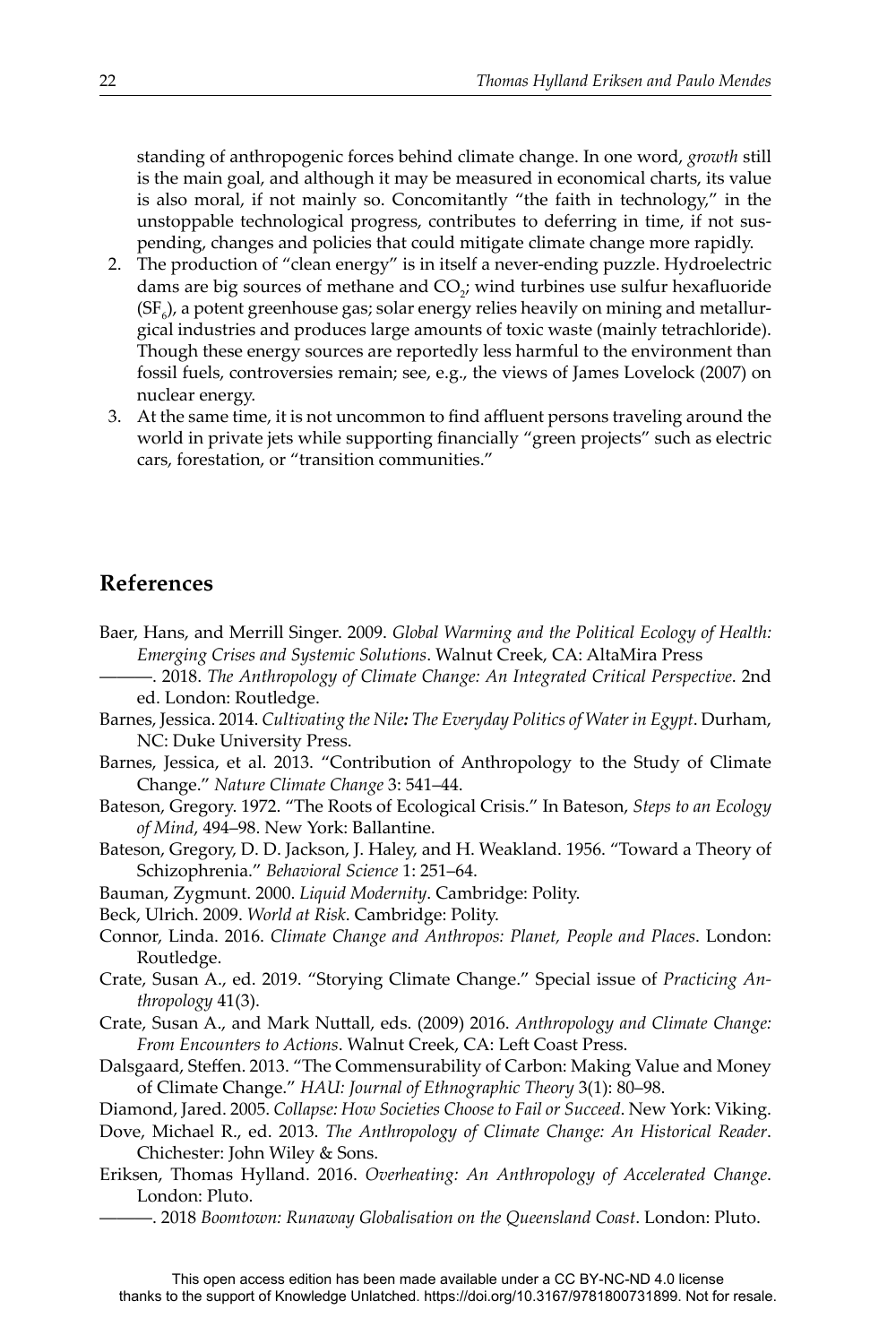- Fagan, Brian. 1999. *Floods, Famines, and Emperors: El Niño and the Fate of Civilization*. Cambridge: Cambridge University Press.
- Gausset, Quentin, Jens Hoff , and Simon Lex, eds. 2019. *Building a Sustainable Future: The Role of Non-state Actors in the Green Transition*. London: Routledge.
- Gullestad, Marianne. 1992. *The Art of Social Relations*. Oslo: Universitetsforlaget.
- Hastrup, Kirsten, and Frida Hastrup, eds. 2015. *Waterworlds: Anthropology in Fluid Environments*. Oxford: Berghahn Books.
- Hastrup, Kirsten, and Karen Fog Olwig, eds. 2012. *Climate Change and Human Mobility: Global Challenges to the Social Sciences*. Cambridge: Cambridge University Press.
- Hendry, Joy. 2014. *Science and Sustainability: Learning from Indigenous Wisdom*. London: Palgrave Macmillan.
- Hornborg, Alf. 2019. *Nature, Society and Justice in the Anthropocene: Unravelling the Money-Energy-Technology Complex*. Cambridge: Cambridge University Press.
- Kellogg, William W., and Margaret Mead, eds. 1980. *The Atmosphere: Endangered and Endangering*. Turnbridge Wells, UK: Castle House Publications.
- Khokhar, Tariq. 2017. "Global Emissions Rose 60 Percent between 1990 and 2013." World Bank: Atlas of Sustainable Development Goals. Retrieved 12 October 2020 from http://blogs.worldbank.org/opendata/chart-global-co2-emissions-rose-60-between-1990-and-2013.
- Klein, Naomi. 2014. *This Changes Everything: Capitalism versus the Climate*. New York: Simon & Schuster.
- Latour, Bruno. 2017. *Down to Earth: Politics in the New Climatic Regime*. Cambridge: Polity.
- Lévi-Strauss, C. 1983. *Le Regard éloigné*. Paris: Plon. (English edition: *The View from Afar*. New York: Basic Books 1985.)
- Lovelock, James. 2007. *The Revenge of Gaia: Why the Earth Is Fighting Back—And How We Can Still Save Humanity*. London: Penguin.
- Mann, Charles C. 2018. *The Prophet and the Wizard*. New York: Simon & Schuster.
- Meadows, Donella H., Dennis L. Meadows, Jørgen Randers, and William W. Behrens III. 1972. *The Limits to Growth*. New York: Universe Books.
- Mitchell, Timothy. 2011. *Carbon Democracy: Political Power in the Age of Oil*. London: Verso.
- Norgaard, Kari M. 2011. *Living in Denial: Climate Change, Emotions, and Everyday Life*. Cambridge, MA: MIT Press.
- Oliver-Smith, Anthony, and Susanna M. Hoff man, eds. 2020. *The Angry Earth: Disaster in Anthropological Perspective*. 2nd ed. London: Routledge.
- Orlove, Ben, J. C. H. Chiang, and M. A. Cane. "Forecasting Andean Rainfall and Crop Yield from the Influence of El Niño on Pleiades Visibility." *Nature* 403: 68–71.
- Rayner, Steve. 2016. "What Might Evans-Pritchard Have Made of Two Degrees?" *Anthropology Today* 32(4): 1–2.
- Rayner, Steve, and Elizabeth Malone, eds. 1998. *Human Choice and Climate Change*. Columbus: Battelle Press.
- Rosa, Hartmut. 2016. *Resonanz: Eine Soziologie der Weltbeziehung*. Berlin: Suhrkamp.
- Rosling, Hans, with Ola Rosling and Anna Rosling Rönnlund. 2018. *Factfulness: Ten Reasons We're Wrong about the World—And Why Things Are BeĴ er Than You Think*. London: Sceptre.
- Shore, Cris, and Susana Trnka, eds. 2013. *Up Close and Personal: On Peripheral Perspectives and the Production of Anthropological Knowledge*. Oxford: Berghahn Books.
- Steffen, Will, Paul J. Crutzen, and John R. McNeill. 2007. "The Anthropocene: Are Humans Now Overwhelming the Great Forces of Nature?" *Ambio* 36(8): 614–21.